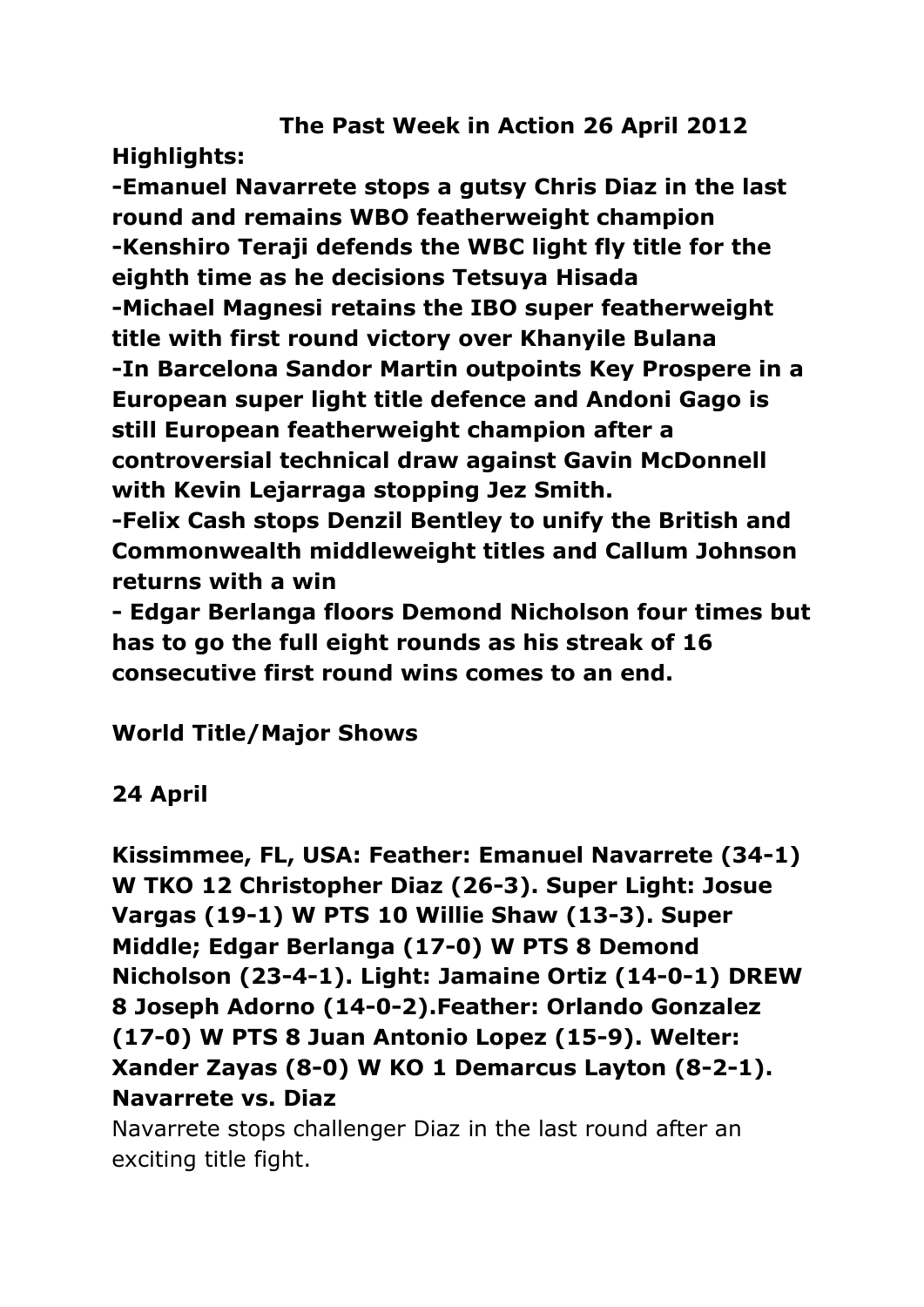# **Round 1**

Good opening round for Navarette he was floating around the ring in his customary languid style poking jabs through Diaz's guard and then unleashing a few powerful swings. Diaz was content to stay out of range but Navarette landed a couple of shots just before the bell.

# **Score: 10-9 Navarrete**

#### **Round 2**

Better from Diaz. He dropped a couple of rights over the top of lazy jabs from Navarrete then used quick lateral movement to avoid Navarrete's attempts to close him down and landed a couple of nice hooks.

### **Score: 10-9 Diaz TIED 19-19 Round 3**

Total change of pace by Navarrete. He was quickly closing Diaz down and connecting with hooks and uppercuts. Navarrete kept pressing firing lots of punches. Navarrete is so unconventional the Diaz could never be sure what punch would be coming from where. Diaz regrouped and attacked at the end of the round but already there was a swelling under his right eye.

### **Score: 10-9 Navarrete Navarrete 29-28 Round 4**

Diaz was having a good round. Fast movement was frustrating Navarrete's attempts to close him down and connected with a couple of crisp left hooks. Then suddenly it was not such a good round for Diaz. Navarrete started to throw a right and then instead let fly with a left hook and his feet were almost off the ground when it landed but it sent Diaz down. He got up and then dropped down on one knee before getting up at eight. He stepped in close to Navarrete and punched with him to the bell. **Score: 10-8 Navarette Navarrete 39-36 Official Scores: Judge Christopher Flores 39-36** 

**Navarrete, Judge Patricia Moses Jarman 39-36 Navarrete, Judge Alex Levin 39-36 Navarrete.**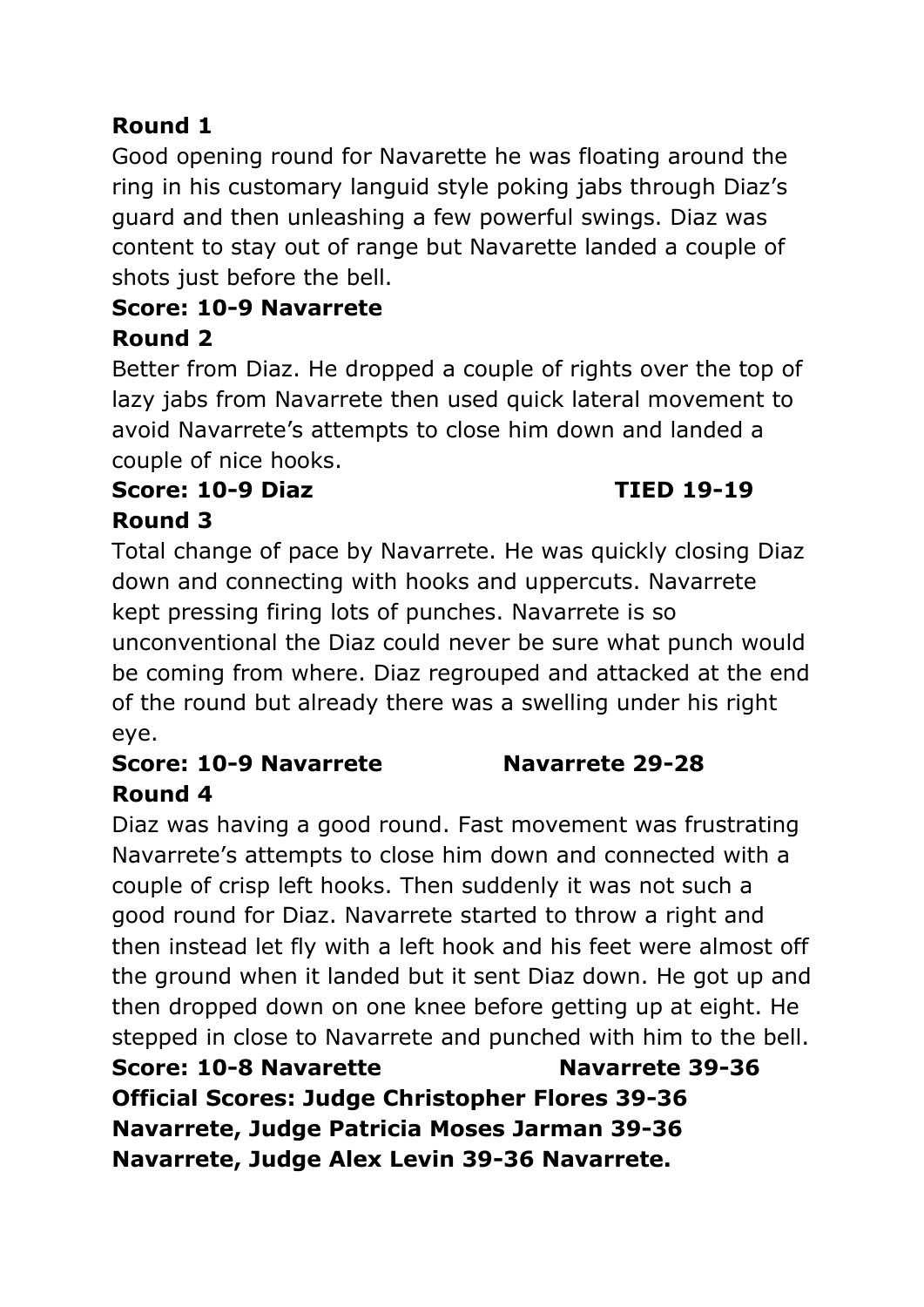# **Round 5**

An entertaining round. Showing no ill effects from the knockdown Diaz set out to control the action. He was quicker and was looking to exchange punches with Navarrete and connected with some good hooks. Navarrete spent most of the round on the back foot but again when he landed his power showed but Diaz just edge the round.

#### **Score: 10-9 Diaz Navarrete 48-46 Round 6**

Another action-filled found. Diaz was taking the fight to Navarrete. He was forcing Navarrete onto the back foot walking through Navarrete's counters and scoring with hooks to the body inside. Navarrete was landing heavy counters but could not keep Diaz out and Diaz rocked him a couple of times. Diaz was warned for kidney punches.

# **Round 7**

# The pace stayed hot as Diaz continued to try to walk through Navarrete but this time Navarrete was meeting him with bursts of counters. Diaz shrugged them off but in a clinch he again landed a punch to the kidney's of Navarrete and the referee deducted a point**\***. Diaz was relentless but he was paying a price for his aggression and by the end of the round he was like a guy walking into a storm and being buffeted by the wind.

### **Score: 10-9 (10-8\*) Navarrete Navarrete 67-64 Round 8**

Navarrete started the round with a series of long swinging hooks but again Diaz moved in close trying to deny Navarrete the room he needed for those dangerous long shots. Diaz was having some success but then Navarrete unleashed a salvo of hook and uppercuts and Diaz dropped to the canvas. Diaz was up at eight but a storm of punches from Navarrete forced him to his knees. He arose at eight and was now showing a gash under his left eye. There were only ten seconds left in the

#### **Score: 10-9 Diaz Navarette 57-56**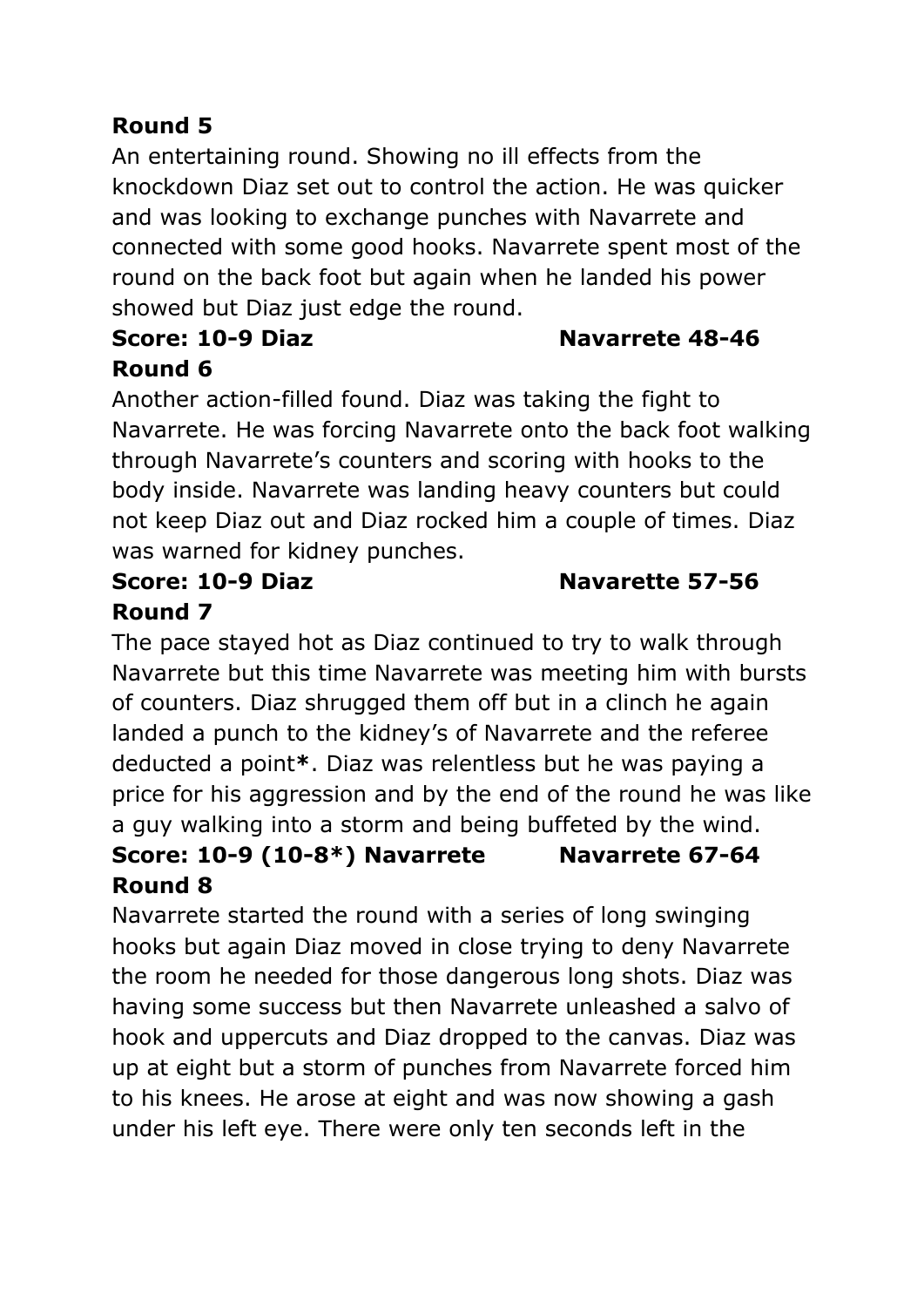round but instead of trying to clinch Diaz traded punches with Navarrete.

#### **Score: 10-7 Navarrete Navarrete 77-71**

**Official Scores: Judge Christopher Flores 79-69 Navarrete, Judge Patricia Moses Jarman 78-70 Navarrete, Judge Alex Levin 78-70 Navarrete. Round 9**

Navarrete raked Diaz with punches early in the round but Diaz showed no sign of caving in and connected with some good hooks. Navarrete was fighting in bursts and in the act of throwing a combination he tumbled backwards to the floor. Not really surprising as Navarrete must have the worst footwork of any champion and poor balance. He was soon on the attack again with Diaz standing up well to the pressure.

# **Score: 10-9 Navarrete Navarrete 87-80 Round 10**

Diaz seemed to have recovered from the horrors of the seventh round and he outworked Navarrete getting in close and hooking to the body. Navarrete just let his punches go in isolated bunches and effectively took a breather.

# **Score: 10-9 Diaz Navarrete 96-90 Round 11**

Diaz was bouncing around as if it was the first round. He was darting in firing hooks and then tying Navarrete up inside. Navarrete put together some nice sequences of punches but Diaz simply outworked him.

# Score: **10-9 Diaz Navarrete 105-100**

# **Round 12**

Diaz came out throwing punches and Navarrete again found himself on the back foot as Diaz dug in with hooks to the body but then the energy seemed to drain from Diaz. Despite that he kept moving forward throwing tired punchers and Navarrete was also slowing. It looked as though this one was going the distance until Navarrete scored with two clubbing rights to the head. A left hook had Diaz stumbling and almost going down.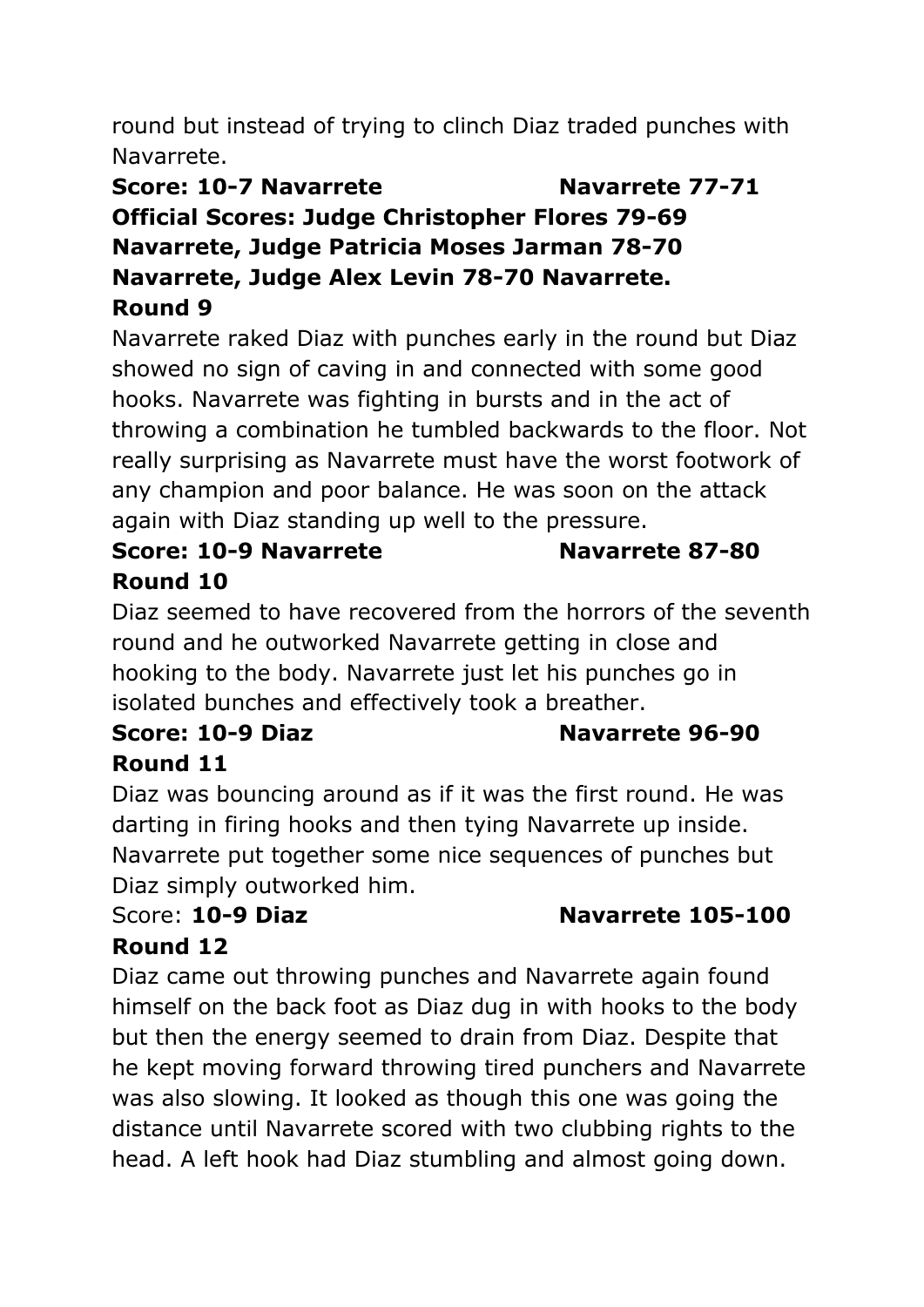Navarrete had Diaz's head bouncing around with punches from both hands. The referee looked ready to step in when Diaz stumbled to one side and a push from Navarrete sent him to the canvas. The referee could have stopped it but he gave Diaz a count. Diaz was up at seven and looked in a bad way. Initially the referee stepped back to let the fight continue but then rightly decided to stop the fight. Navarrete was making the first defence of the WBO title with win No 29 by KO/TKO. Some sources say 28 but he scored a stoppage in a non-title fight in Mexico City in June last year but as it was not under the Commission there it shows as a No Decision). The featherweights are not one of the strongest divisions right now and I really can't see his mandatory challenger James Dickens as any real threat to Navarrete. This was a highly entertaining fight due in no small part to the way the Diaz chose to take the fight to Navarrete and even in defeat the 26-year-old Puerto Rican must have boosted his stock. His other losses have been on points against Masayuki Ito for the vacant WBA super feather title and Shakur Stevenson.

#### **Vargas v. Shaw**

After an early scare southpaw Vargas settled into the fight and emerged a good winner. Vargas was coming forward confidently in the first when a right counter from Shaw had him staggering backwards. Shaw piled in throwing punches taking Vargas to the ropes and connecting with a series of punches. Vargas survived the storm and although Shaw remained dangerous on occasion Vargas controlled the rest of the fight. He was piercing Shaw's guard with quick, accurate jabs and firing rapid lefts to the head. Shaw tried to counter but Vargas either used classy body movement to get around the punches or was stepping back quickly out of range. Shaw tried coming forward behind a high guard but uppercuts from Vargas quickly showed that was not a good idea. Vargas was just too quick for the one-paced Shaw and slowed Shaw with some juicy body shots. The fight became untidy late with too many clinches as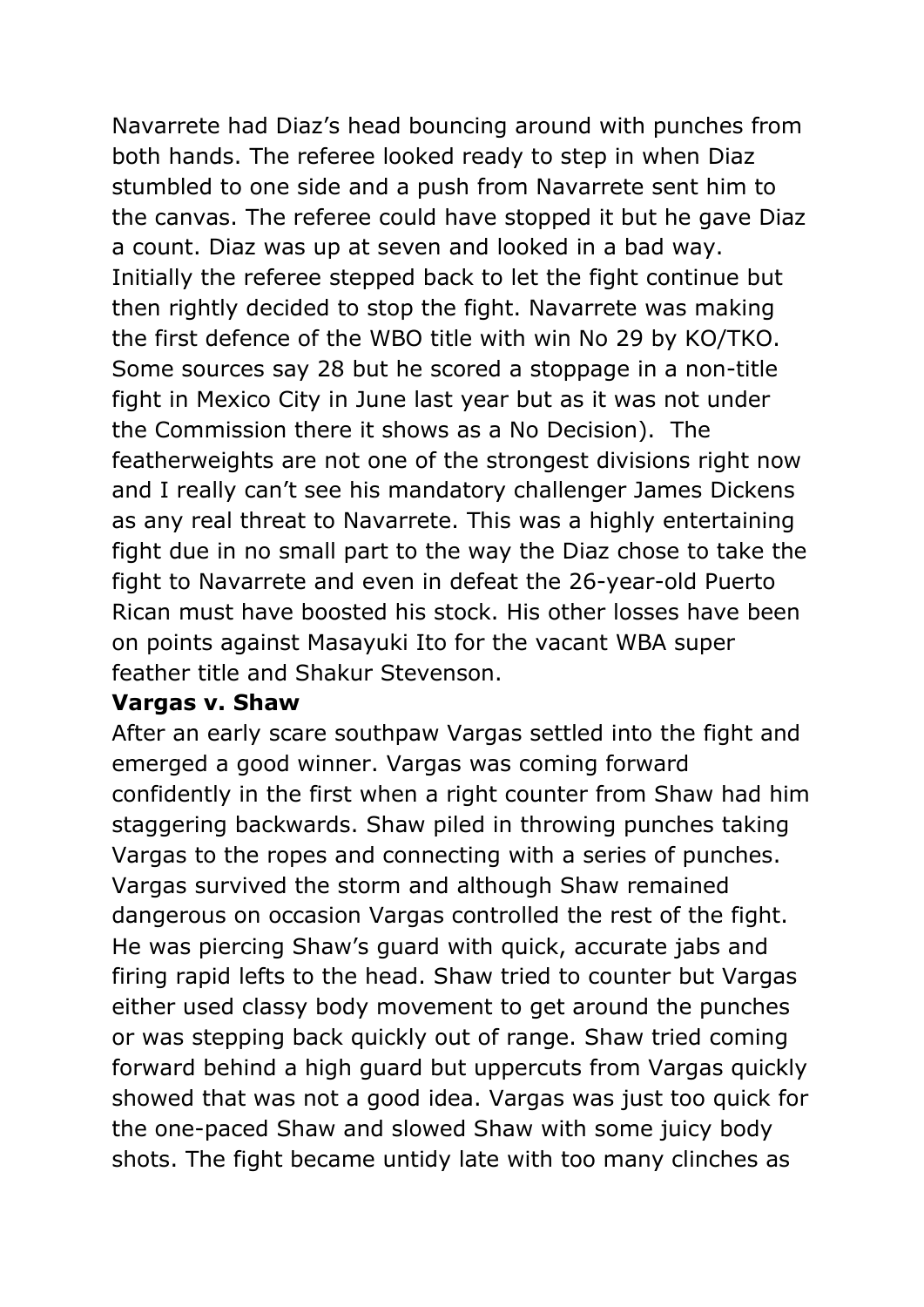they both tired. Scores 99-91 twice and 98-92 for 22-year-old Puerto Rican Vargas. His only loss was a disqualification and he has won thirteen in a row with the last five all by decision. Shaw proved dangerous but limited.

#### **Berlanga vs. Nicholson**

It had to happen sometime and in his seventeenth fight Berlanga finally heard the bell to signal the start of the second round. He floored Nicholson four times but his streak of first round wins was snapped. In the first Berlanga was trying to line Nicholson up for some heavy rights but Nicholson moved well and had no real trouble getting through the first three minutes. Nicholson was looking to trade with Berlanga in the second and had some success. He went down under a shower of punches in the second but it looked more as though he tumbled forward rather than was knocked down. Berlanga piled on the punches but Nicholson survived. Nicholson was finding flaws in Berlanga's defence in the fourth but went down again and this time it looked as though Berlanga threw him down. Berlanga was just too strong for Nicholson to really compete with. He showed no real respect for Berlanga's reputation but he was the one who broke of the exchanges each time. A fierce attack from Berlanga had Nicholson reeling and going down for a third time in the fifth and taking some heavy punishment in the sixth and seventh. Berlanga came near to finishing it when he put Nicholson on the floor with a right in the eighth but Nicholson got up and was there at the bell. Scores 79-69 twice and 79-68 for Berlanga. Good experience for the 23-year-old. The 16 first round finishes had made it impossible to judge anything other than his power and it was evident here there was things that needed to be worked on. The only fighter to have beaten Nicholson inside the distance is Jesse Hart back in 2018. He had won five fights since then and proved a much needed test for Berlanga.

#### **Ortiz vs. Adorno**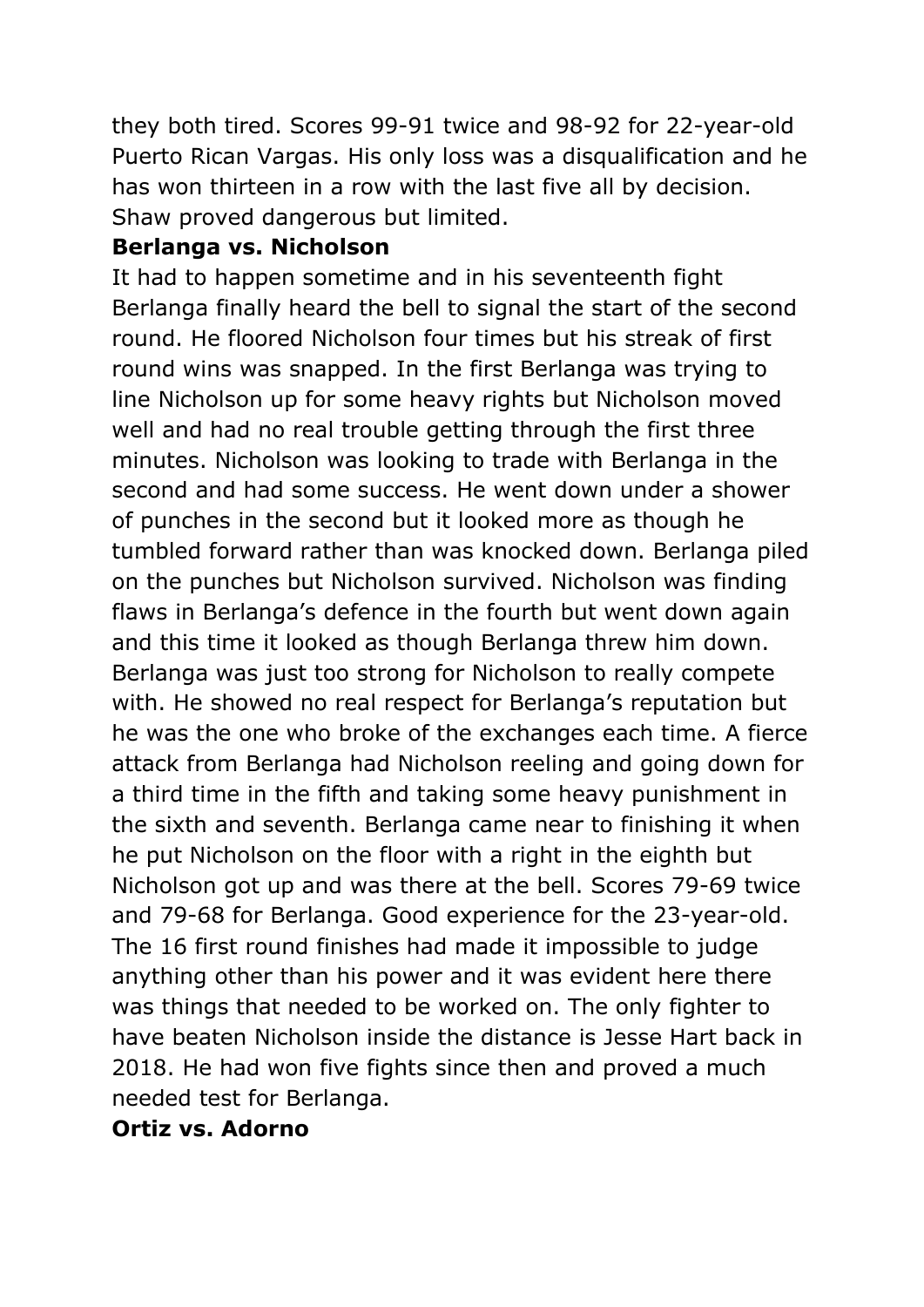A great little scrap sees Ortiz down twice but fight back hard and get a well deserved draw. Ortiz outboxed Adorno in the first before experiencing an almost disastrous second. Adorno connected with a savage left hook which had Ortiz bleeding heavily from a probably broken nose and then floored Ortiz with a vicious left hook. Ortiz made it through the round and then used his speed and better skills to get back into the fight and edge ahead. In the seventh an uppercut from Adorno sent Ortiz tumbling into the ropes which held him up resulting in Ortiz being counted. Ortiz had more left in the eighth but he could not claw back all of the points from the two knockdowns and had to settle for a majority draw with one judge having Ortiz the winner 76-74 and the other two scoring it 75-75. A loss to Gary Antuanne Russell at the US Trials prevented Ortiz from competing at the Rio Olympics and he showed some slick boxing here. Second successive draw for Adorno who had ended up all even against 14-7-3 Hector Garcia in January last year.

#### **Gonzalez vs. Lopez**

Puerto Rican Gonzalez also had an inside the distance streak ended in this fight as after ten wins by KO/TKO he had to go the full eight rounds for victory. Gonzalez took charge from the first but found fellow southpaw Lopez a better fighter than his record indicated. Gonzalez was sharper and outboxed Lopez over the first three rounds before rocking him with a blistering left in the fourth. Lopez just told Gonzalez to bring it on and they exchanged insults often. Lopez was strong and determined and opened a cut on the right cheek of Gonzalez in the sixth. He just could not match the hand speed of Gonzalez and was cut over his right late in the last round as Gonzalez fired his way to victory. Scores 79-73 twice and 78-74 for Gonzalez. The 25-year-old from Puerto Rico is making steady progress and a step up to ten rounds can't be far away. Lopez is limited but tough and drops to 3-7 in his last ten outing. **Zayas vs. Layton**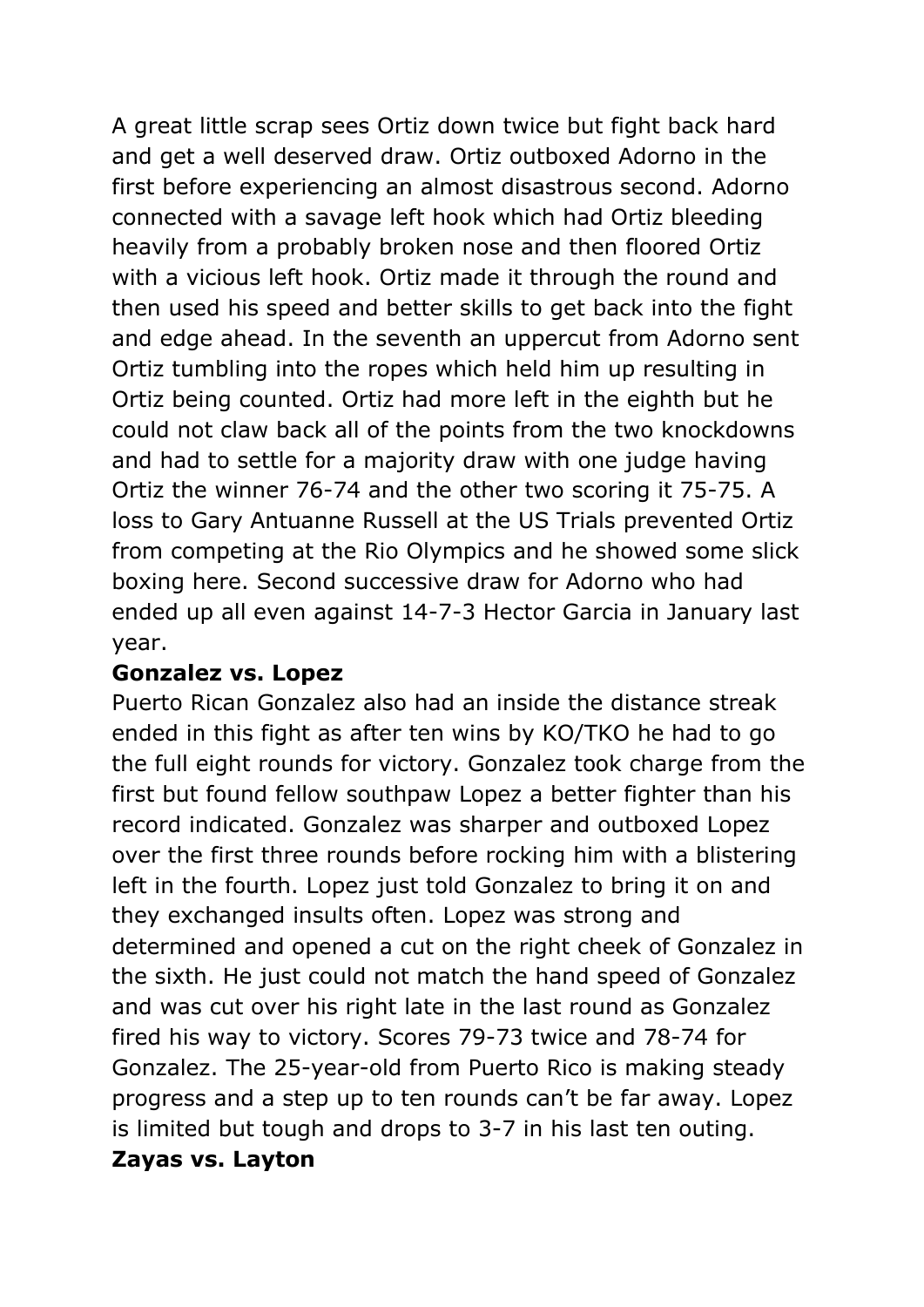Zayas obliterates Layton in under a minute. Zayas came out throwing punches. Layton tried to keep him out with jabs but a booming left hook sent him into a corner and Zayas exploded with punches to head and body until another left hook sent Layton slumping to the canvas and he was counted out after just 56 seconds. The 18-year-old Puerto Rican gets his fifth first round win. No need to rush him but he needs some useful ring time. Layton never had a chance.

# **Osaka, Japan: Light Fly: Kenshiro Teraji (18-0) W PTS 12 Tetsuya Hisada (34-11-2).**

In his first fight for sixteen months Teraji makes a successful defence of the WBC title with wide unanimous decision over a strong and gutsy Hisada.

# **Round 1**

Hisada made a confident start taking the fight to the champion and getting the better of the exchanges in a low key round.

#### **Score: 10-9 Hisada Round 2**

Hisada continued to plunge forward with Teraji showcasing some slick skills. He was connecting with eye-catching rights and one of those landed and put Hisada on the floor. It was the first time Hisada had been dropped but he showed his fighting spirit by getting up and again taking the fight to Teraji.

#### **Score: 10-8 Teraji Teraji 19-18 Round 3**

Hisada again showed some real aggression in this one. He piled on the pressure walking through counters from Teraji and scoring well to the body and outworking Teraji.

# **Score: 10-9 Hisada TIED 28-28 Round 4**

Teraji began to take control. Hisada found that even though he continued to have some success the speed and accuracy of Teraji's work was giving him the edge and Teraji's confidence was growing as he found the range after a slow start.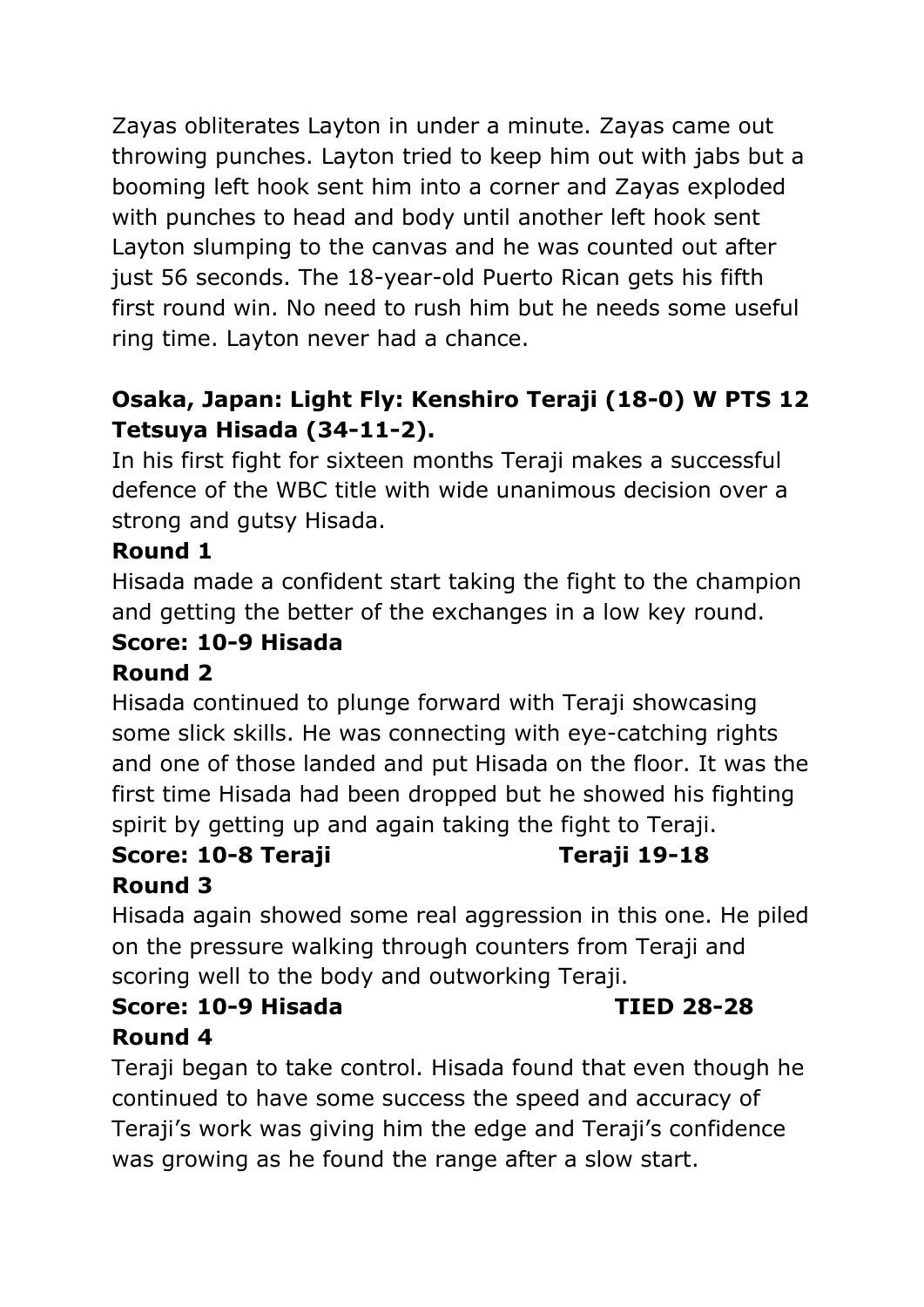# **Score: 10-9 Teraji Teraji 38-37 Official Scores: Judge Yoshikazu Furuta 38-37 Teraji, Judge Hisatoshi Miyazaki 38-37 Teraji, Judge Masahiro Noda 40-35 Teraji**

# **Round 5**

This was the best round so far. Teraji continued to pick up the points with his classy boxing and sharp counters. Hisada was not letting Teraji have things all his own way and he had some success as he upped his pace to make it a close round but Teraji was doing most of the scoring.

#### **Score: 10-9 Teraji Teraji 48-46 Round 6**

Hisada was not letting up and again he attacked hard scoring with hooks and overhand rights. Teraji had upped his pace and he made Hisada pay for his aggression with some great counters and put together some exciting combinations and landed hurtful body punches.

#### **Score: 10-9 Teraji Teraji 58-55 Round 7**

It was a case of for round 7 see round 6. Hisada was putting in a great effort expending lots of energy but the classy work from Teraji meant that Hisada saw very little reward for his efforts as Teraji was superior in defence and attack and although Hisada was making the rounds close he just could not find a way to win one.

# **Score: 10-9 Teraji ` Teraji 68-64 Round 8**

Another round for Teraji. He was outboxing Hisada and had more power. More and more Teraji was raking Hisada with body punches and although Hisada seemed to just absorb them and kept coming you had to feel they were having an effect.

**Score: 10-9 Teraji Teraji 78-73 Official Scores: Judge Yoshikazu Furuta 78-73 Teraji, Judge Hisatoshi Miyazaki 78-73 Teraji, Judge Masahiro Noda 79-72 Teraji**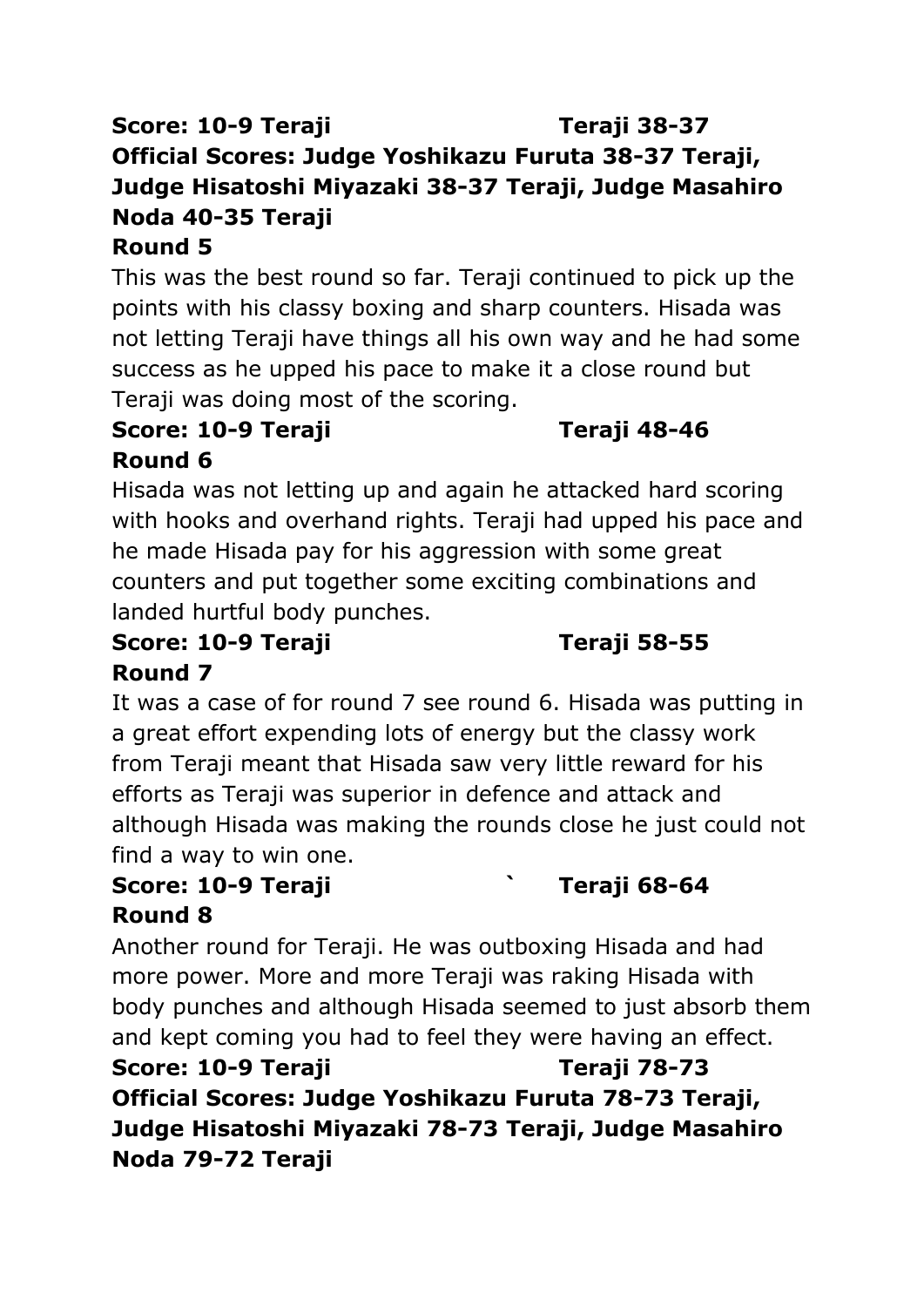# **Round 9**

Teraji continued to target Hisada's body and the cumulative effect of that assault began to show in the round. Hisada was still full of aggression but his output dropped. Teraji dominated the action piercing the challengers guard with jabs and those body punches and it became to some extent a case of whether Hisada would make it to the final bell.

# **Score: 10-9 Teraji Teraji 88-82 Round 10**

Easily Teraji's round as Hisada looked to be fading giving Teraji more room to set himself for his punches. He was scoring consistently to head and body whereas Hisada was unable to sustain his aggression and was no real threat to the champion.

# **Score: 10-9 Teraji Teraji 98-91 Round 11**

One thing Hisada still had was determination and he dredged up some energy to again be piling forward but that only made Teraji's job easier as Hisada was right there in front of him. Teraji finished the round strongly making Hisada wince with a body punch and banging home some savage head punches.

# **Score: 10-9 Teraji Teraji 108-100 Round 12**

Hisada went down fighting. He once again drove forward with Teraji having to adjust to facing a rejuvenated challenger and a level of pressure that he had not had to deal with over the last four rounds. Teraji rose to the challenge and again the quality and accuracy of his punches more than offset Hisada's brave final fling and Teraji took the round.

# **Score: 10-9 Teraji Teraji 118-109 Official Scores: Judge Yoshikazu Furuta 118-109 Teraji, Judge Hisatoshi Miyazaki 118-109 Teraji, Judge Masahiro Noda 119-108 Teraji**

The 29-year-old Teraji was making the eighth defence of the WBC title. He has a complete set having won the WBC Youth, Japanese and OPBF titles. Fourteen of his eighteen fights have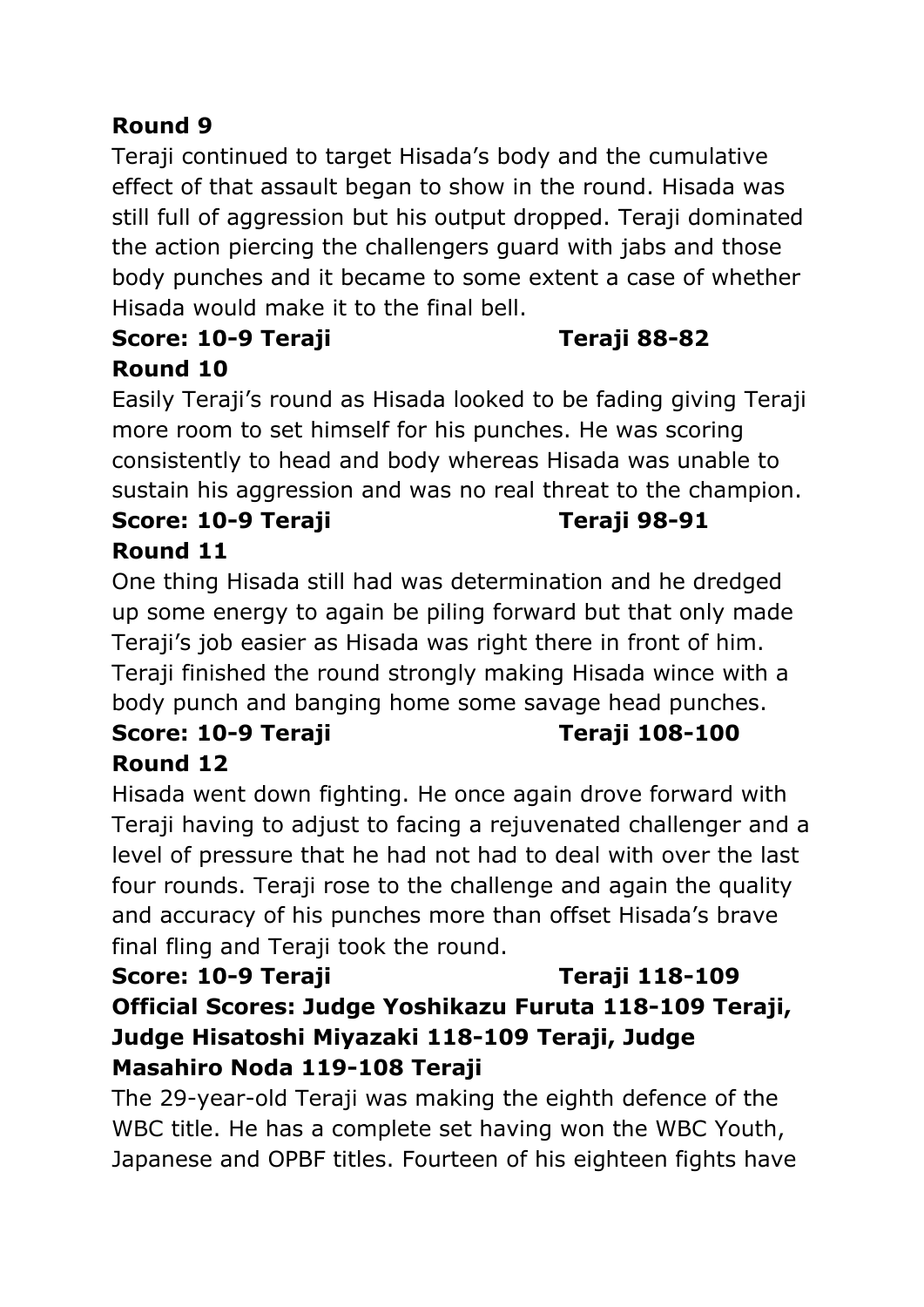been title fights and he has the ability to unify the four versions of the title if the fights can be made. He is the son of a former Japanese middle and OPBF light heavyweight champion so quite a physical difference between father and son. Originally Teraji fought as Ken Shiro with the name taken from a famous manga character but under any name he is a very talented performer. At 36 it may be the end of the line for Hisada, a former Japanese champion, he lost to Hiroto Kyoguchi for the WBA title in his last fight in October 2019 so it might be a good time to put the gloves away as he is unlikely to get another shot.

#### **Sydney, Australia: Heavy: Paul Gallen (11-0-1) W TKO 1 Lucas Browne (29-3).**

Gallen blasts out Browne in less than two minutes. Browne came out poking and prodding with his left using his height and longer reach to force Gallen back to the ropes. Brown let fly with a couple of punches to the head but Gallen turned Browne to the ropes and then landed a series of rights that put Browne down. He was up at four and when the eight count was completed Browne tried to stand and punch with Gallen but Gallen staggered him with a right and then kept pounding Browne with rights until Browne went down again. Although he staggered to his feet the referee had waived the fight over after just 1:55. Sixth inside the distance for the 39-year-old Australian Rugby League player Gallen. He was giving away 7" in height and 33lbs but the 42-year-old Browne was pathetic and the win said more about Browne than Gallen who is tremendously strong but has only rudimentary technique. Nine of his victim had only five wins between them and the draw was three fights ago against 44-year-old Barry Hall who was having his only pro fight. Brown, a former holder of the secondary WBA title, had been knocked out in three rounds by Dave Allen in April 2019.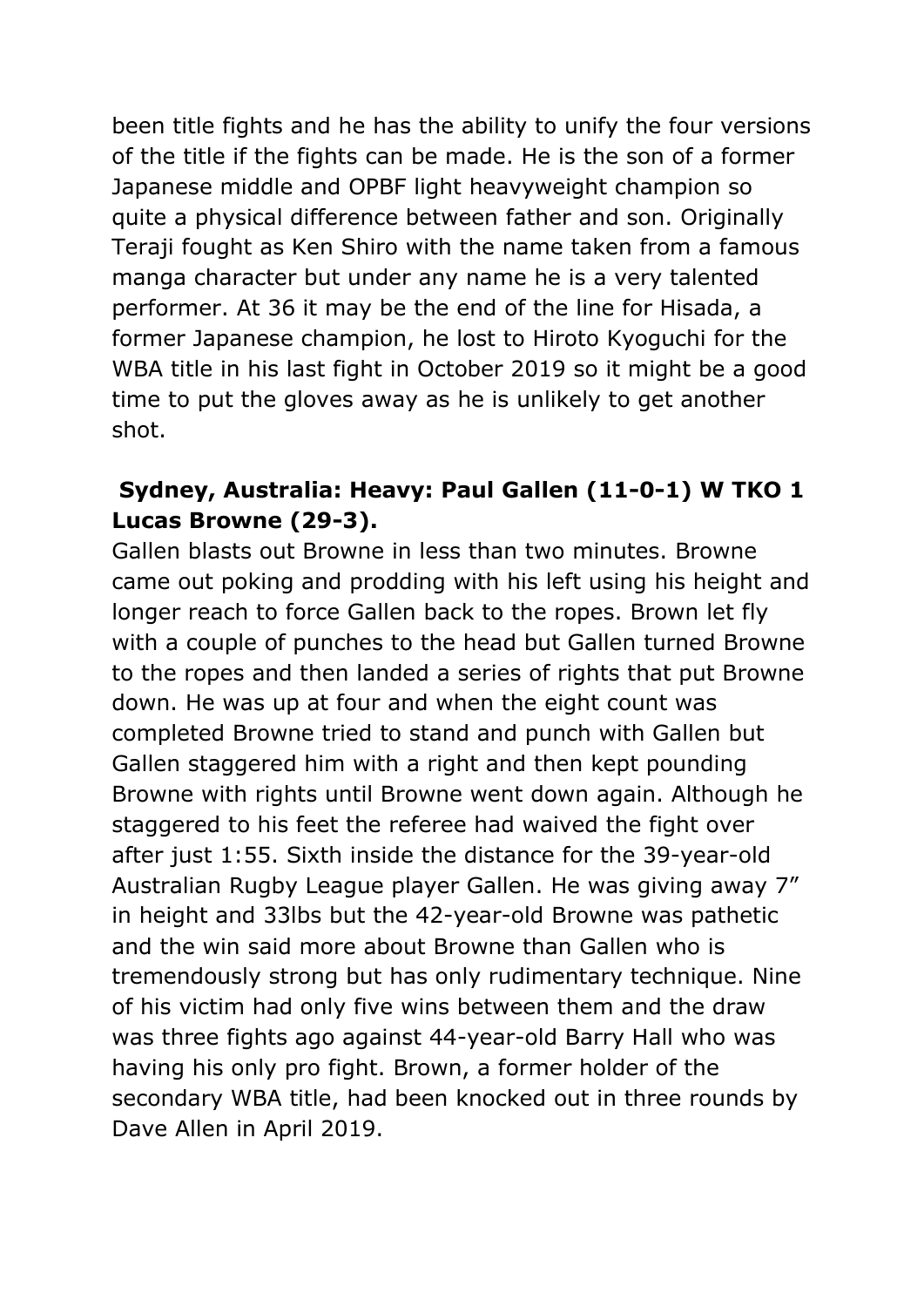# **20 April**

#### **Los Angeles, CA, USA: Light: Frank Martin (13-0) W TKO 7 Jerry Perez (13-0). Light Heavy: Marcus Browne (24- 1) W PTS 10 Denis Grachev (20-13-1). Martin vs. Perez**

Martin, an outstanding amateur continues his progress for pay as he stops unbeaten Perez in seven rounds. Perez got through with some hard rights in the first but Martin took over from the second. The Detroit-born southpaw found the target regularly with lefts and used clever movement to spin away from Perez's attacks. Perez upped his pace in a competitive fifth but he was rocked by a left from Martin late in the round. It was over in the seventh as Martin put Perez down with a left hook. Perez beat the count but was taking punishment when the referee stopped the fight. Both fighters were moving up to ten round level for the first time. Martin, 26, a National Golden Gloves gold medallist and a silver medal winner at the US National Championships gets his tenth inside the distance victory. Californian Perez had registered ten inside the distance wins but did not have to skills or power of Martin.

#### **Browne vs. Grachev**

In his first fight for twenty months Brown wins every round against Grachev. Scores 100-90 on the three cards for Browne. He will now be aiming to work his way back to a return with Jean Pascal who floored him three times before a cut brought their fight for the interim WBA title to a halt with Pascal winning a technical decision and taking Browne's title. The 30 year-old New Yorker is No 2 with the WBC with curiously the WBA secondary champion Pascal at No 1 with the WBC so a return is certainly on the cards. Also curious is that this fight received no coverage and no publicity. Russian Grachev at 38 is on the other side of the hill with just one win in his last seven fights.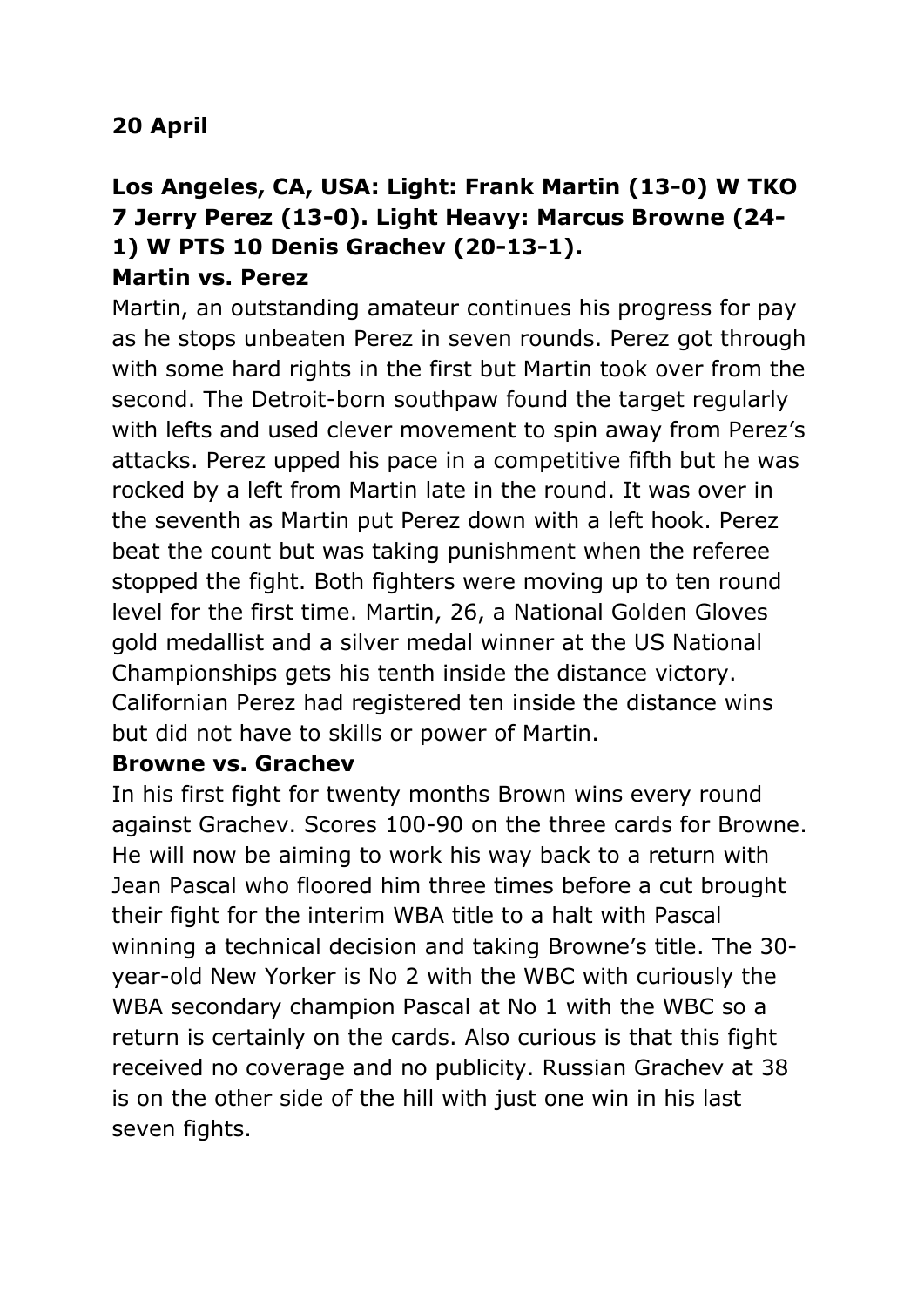#### **21 April**

# **Sydney, Australia: Super Feather: Liam Wilson (9-0) W PTS 10 Francis Chua (8-2-1). Super Feather: Bruno Tarimo (26-2-2) W PTS 10 Kye MacKenzie (21-3). Welter: Steve Spark (12-1) W PTS 8 Jack Brubaker (16- 4-2). Welter: Leonardo Zappavigna (38-4) W TKO 3 Danny Kennedy (9-3-1).**

#### **Wilson vs. Chua**

Wilson continues his progress with points victory over southpaw Chua. Wilson had plenty of height and reach over Chua and a much higher level of skills. He was switching guards and slotting punches home. Chua was cut in the second but just kept throwing punch after punch to make the third close. Wilson was finding the target with left hooks. He rocked Chua badly in the fourth and by the fifth there was some concern over Chua's injury. Chua looked to have shaken Wilson in the eighth but Wilson was the one doing the major share of the scoring in the ninth and neither had much left for the last round as the fight petered out. Scores 98-92 twice and 97-94 for Wilson. A clear win for the Australian No 1 but not a hot performance from Wilson who stated after the fight that he had injured his hand in the third round. The 25-year-old remains one of the best prospects in Australia. Chua, the Australian No 6, was too small and did not have the power to match Wilson but he showed plenty of guts.

#### **Tarimo vs. MacKenzie**

Relocating to Australia has been a great career move for little Tarimo as he gets another outstanding win by decisioning the much taller MacKenzie. Tarimo just kept coming and was busier and more accurate. MacKenzie never used his physical advantages and Tarimo emerged a wide winner despite being deducted a point in the eighth for a low punch. Scores 97-92 twice and 96-93 for the 25-year-old Tanzanian who has taken Australian citizenship and is No 3 in the National rankings. He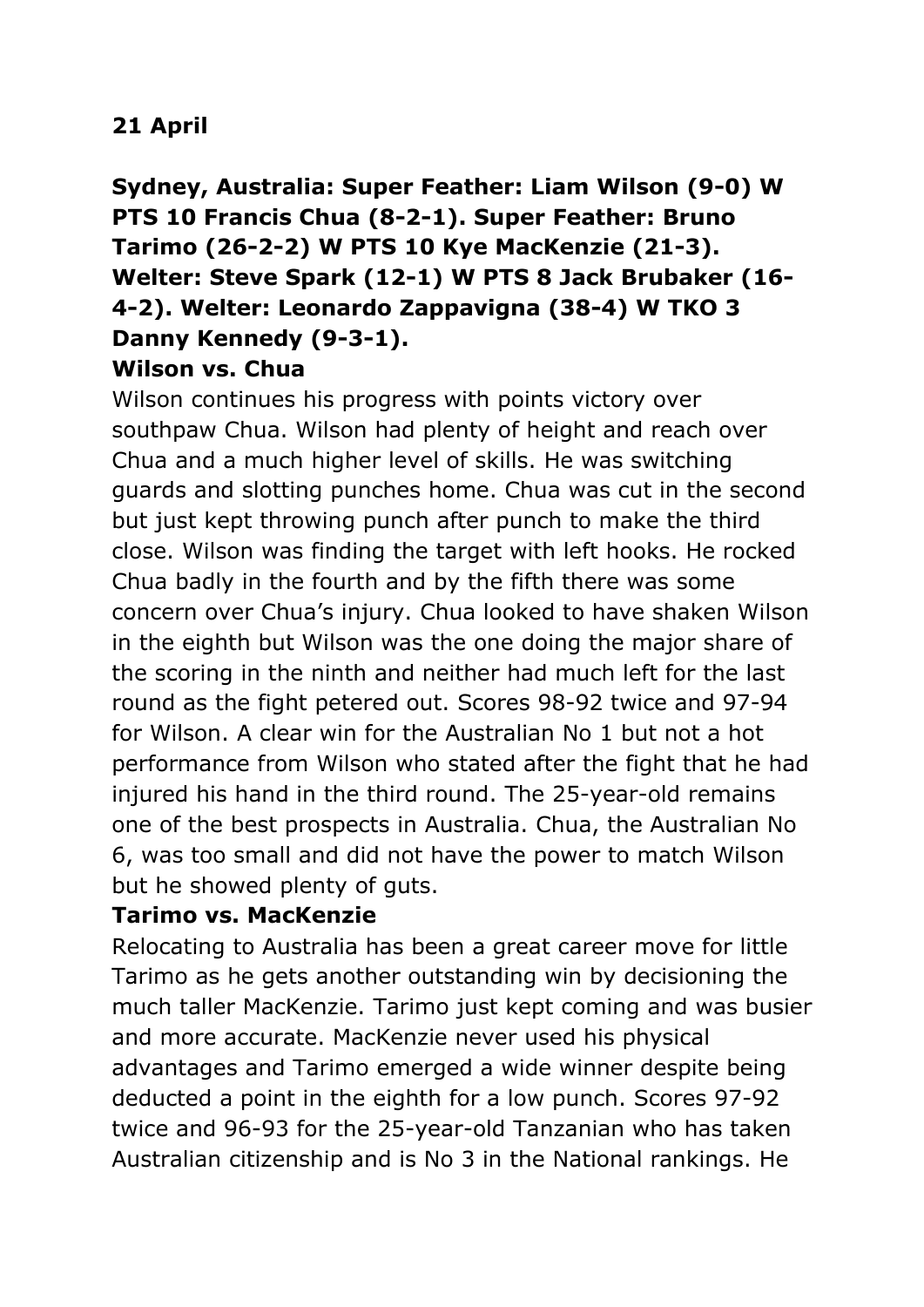is 5-0-1Tec Draw in his last six fights including wins over Joel Brunker and Nathaniel May. He was defending the IBF International title and wins the vacant IBO Inter-Continental belt. MacKenzie had lost and won against Francis Chua and was having his first fight since November 2019 and this is a big setback for him.

### **Spark vs. Brubaker**

Spark gets off the floor to score wide decision over more experienced Brubaker. Brubaker got a great start flooring Spark with a right in the first but then Spark began to connect with some strong rights to the head and took rounds two and three to even the scoring. Spark took the fourth to move ahead and then totally dominated the fifth and never let Brubaker into the fight after that. Scores: 77-74 twice and 80-72 for Spark. The 24-year-old Queenslander, a former undefeated Australian super lightweight champion, lost on a majority decision in China in his second professional fight but has put together an impressive run including eight inside the distance wins in a row before this contest. He is No 1 in the Australian National Boxing Federation rankings. Two losses in succession for Brubaker but sixteen months apart as he was stopped in four rounds by Tim Tszyu in December 2019.

#### **Zappavigna vs. Kennedy**

Zappavigna eases his way back into action with a third round stoppage of overmatched Kennedy. First fight since June 2018 for the 33-year-old former Australian and IBO champion and IBF title challenger. He had announced his retirement after taking a beating from Alex Saucedo. He would be giving away a bit of weight against Tim Tszyu might it might be a fight that could be made but Zappavigna would be an outsider if it came off. Kennedy, born in Jersey in the Channel Islands, had been stopped in the tenth round by Ben Kite in an Australian welterweight title fight in December.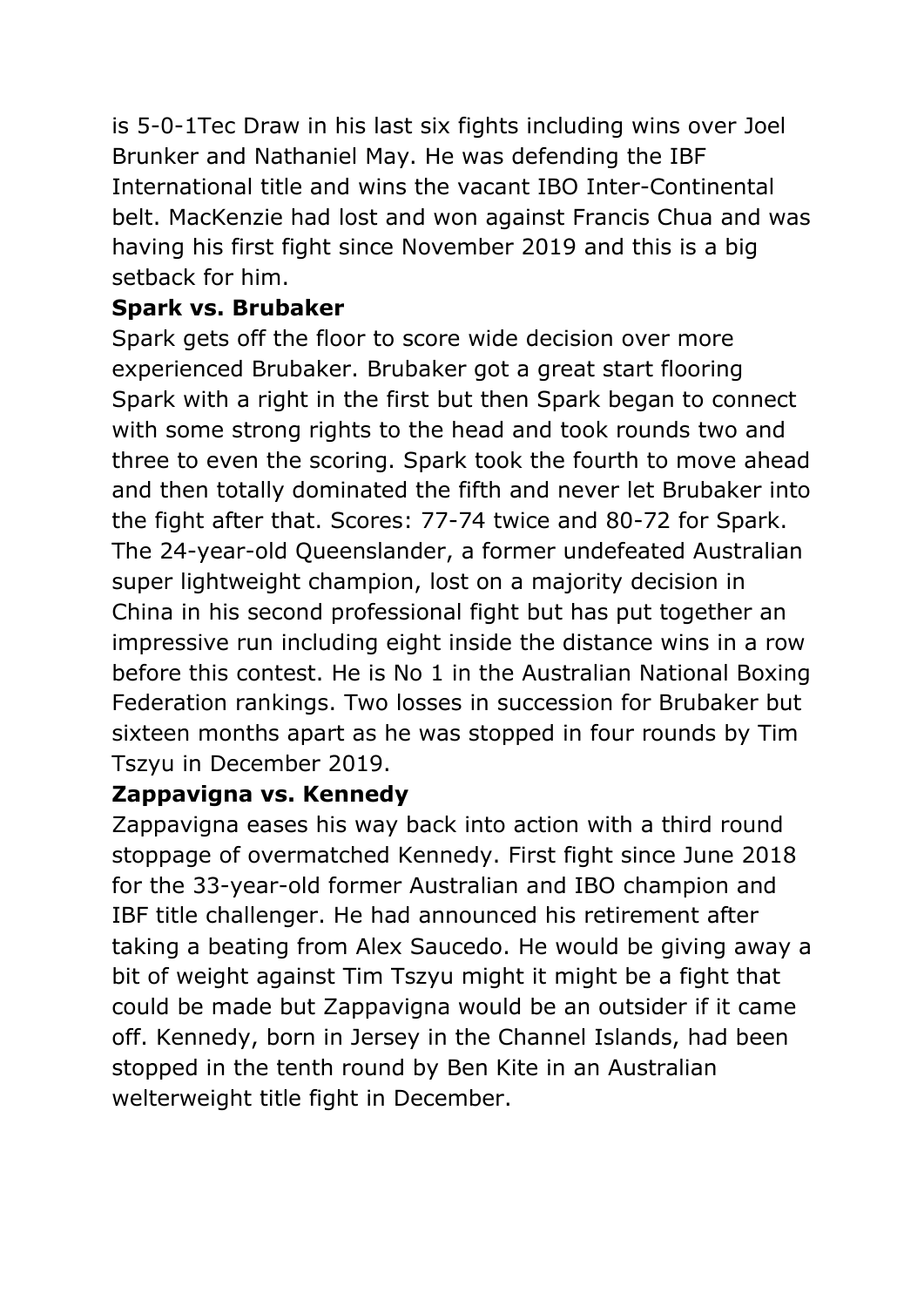# **Tokyo, Japan: Super Welter: Hironobu Matsunaga (18-1) W PTS 10 Rei Nakajima (4-1). Super Feather: Reiya Abe (21-3-1) W TEC DEC 7 Koshin Takeshima (4-2-1). Matsunaga vs. Nakajima**

Matsunaga remains Japanese champion but had to fight hard to retain his title. Nakajima was quick and accurate early but the more experienced Matsunaga made good use of his longer reach and pressed hard upsetting Nakajima's tactics and had edged in front on all three cards after five rounds at 48-47 twice and 49-46. Nakajima just could not break Matsunaga's stranglehold on the fight and despite a big effort in the ninth he could not close the gap. Scores 97-93 twice and 96-94. Third defence of the title for southpaw Matsunaga, 33, and his twelfth win in a row. Nakajima was in his first ten round fight and the experience will be good for him.

#### **Abe vs. Takeshima**

Abe gets unanimous technical decision over Takeshima. The first round went to Takeshima but little else went his way. A clash of heads saw him cut in the second and Abe scored a knockdown in the third. Takeshima was cut again in the fourth and just could not settle. He was outboxed by clever southpaw Abe and also deducted a point for holding in the seventh and later in the round the fight was stopped due to his cuts. Scores 68-63, 68-64 and 67-64 for Abe. He is No 3 in the Japanese ratings No 3 and has drawn and lost in shots at the National title. Takeshima lacked the experience to deal with Abe and suffers his second loss in a row.

# **22 April**

**West Point, NY, USA: Super Light: Juan Romero (14-0) W PTS 10 Deiner Berrio (22-3-1). Welter: Angel Ruiz (17-1) W PTS 8 Bobirzhan Mominov (12-1). Super Middle: Christian Mbilli (18-0) W TKO 5 Jesus Gutierrez (27-5-2).**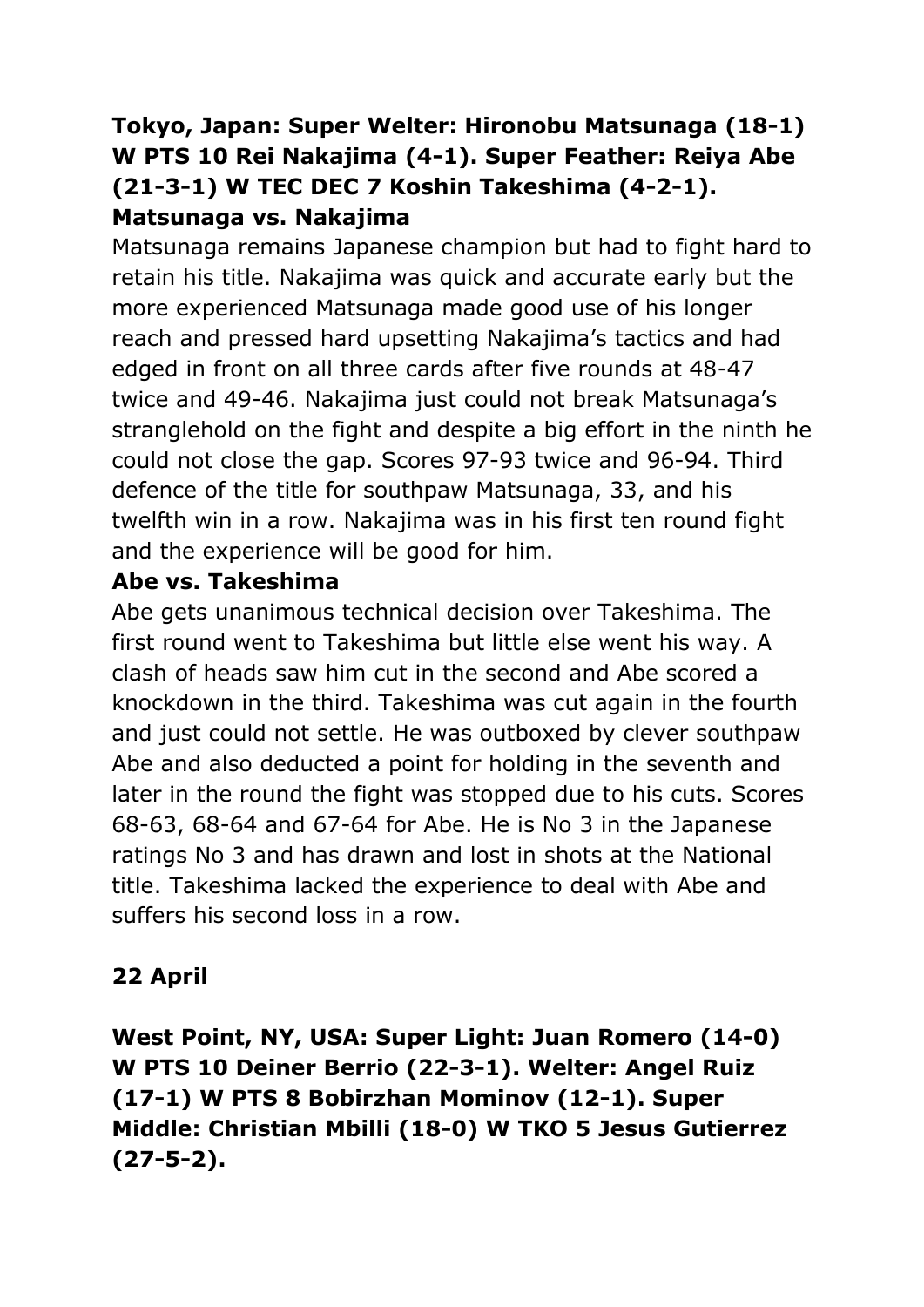#### **Romero vs. Berrio**

In the first post-COVD show in New York State Mexican Olympian Romero takes unanimous verdict over Colombian Berrio. In the opening round Romero was using his big advantages in height and reach crowding Berrio and doing the scoring. In the second Romero again controlled the action but suffered a cut over his right. Romero continued to get the best of the exchanges but Berrio although outworked fired back with some dangerous overhand rights. A sustained attack in the fifth had Berrio looking to be tiring but the Colombian stayed in the fight. Romero outlanded Berrio in the sixth and seventh but Berrio fought back hard over the last three rounds to make those rounds close. Scores 98-92 to Romero on the cards of the three judges. Romero, 31, a soldier in the Mexican Army, competed in the World Championships and 2016 Olympics and was a series winner in the WSB but did not turn pro until he was 27. He has been given some good tests and come through them but the clock is ticking for him. "Monster" Berrio was 20- 0-1 before back-to-back losses in Russia. He came in at just one week's notice for this fight.

#### **Ruiz vs. Mominov**

Mild upset as Ruiz fights his way through a few low punches to score two knockdowns and take the unanimous decision. Mominov worked his way into a lead taking the fight to Ruiz but the fight turned in the fifth. Mominov had been guilty of going low with his punches and he did it one time too many in the fifth. Ruiz was given time to recover and the referee took a point off Mominov and to complete the turnaround Ruiz floored Mominov just before the bell to end the round. Mominov stormed his way through the sixth but any claw back that spell earned him disappeared when he was dropped by a left in the seventh. The Kazak attacked hard through the eighth but could not close the gap. Scores 76-73 twice and 75-74 for Ruiz showing how the deduction and two knockdowns cost Mominov victory. Mexican southpaw Ruiz was having his first outing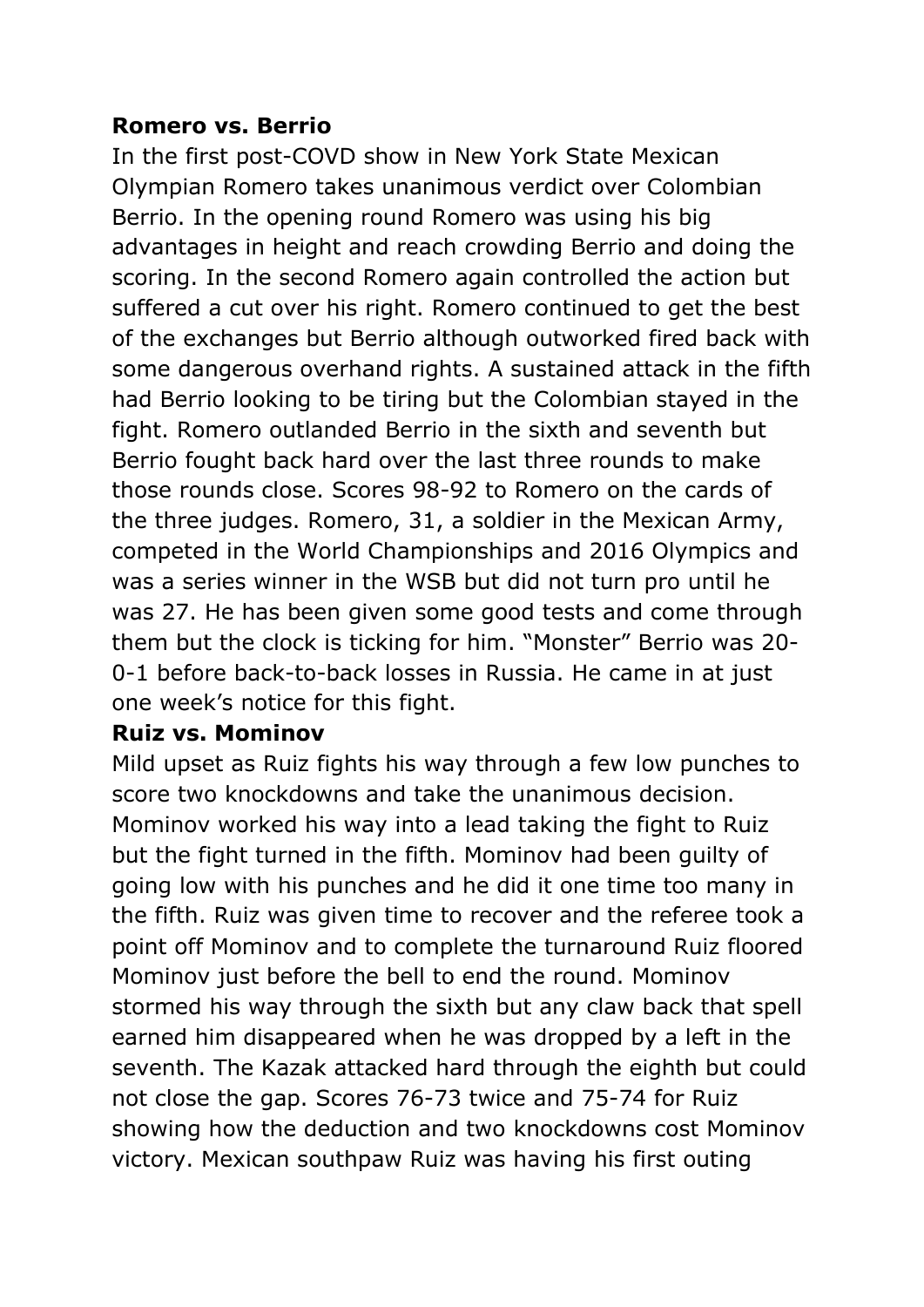since being stopped in two rounds by Javier Flores in October 2019. Californian-based Mominov, a former World Military Champion, will bounce back to the winning column soon but he needs to clean up his act.

#### **Mbilli vs. Gutierrez**

OK I am high on "Solide" Mbilli and he was impressive here in destroying Mexican Gutierrez. He was giving away height and reach to the 5'11" Gutierrez who tried to pressure Mbilli from the start but Gutierrez could not match the strength of the Cameroon-born Frenchman as they went toe-to-toe over four rounds. Mbilli ended it in the fifth with two knockdowns. A couple of heavy rights and two uppercuts put Gutierrez down for the first time and he only just made it to his feet. He chose to try to punch with Mbilli but a right and a left to the head dropped him again and the referee did not bother with a count. The 25-year-old hope has only been taken the distance once as a pro. He won gold medals at the European Youth and European Union Championships. He also scored three wins over England's Anthony Fowler but lost to eventual gold medallist Arlen Lopez at the 2016 Olympics. Gutierrez was beaten inside the distance in consecutive fights by Steven Butler and Esquiva Falcao but had won his last two fights.

# **23 April**

# **Zagarolo, Italy: Super Feather: Michael Magnesi (19-0) W KO 1 Khanyile Bulana (12-1).**

Magnesi retains the IBO title with controversial first round stoppage of Bulana. The Challenger was much taller with a longer reach and he started well enough with some jabs until pressure from Magnesi put him on the back foot. Magnesi tracked Bulana around the ring with Bulana throwing punches as Magnesi marched forward. Magnesi caught up with Bulana and connected with a couple of rights to the head and as Bulana backed out the of exchange Magnesi clipped him with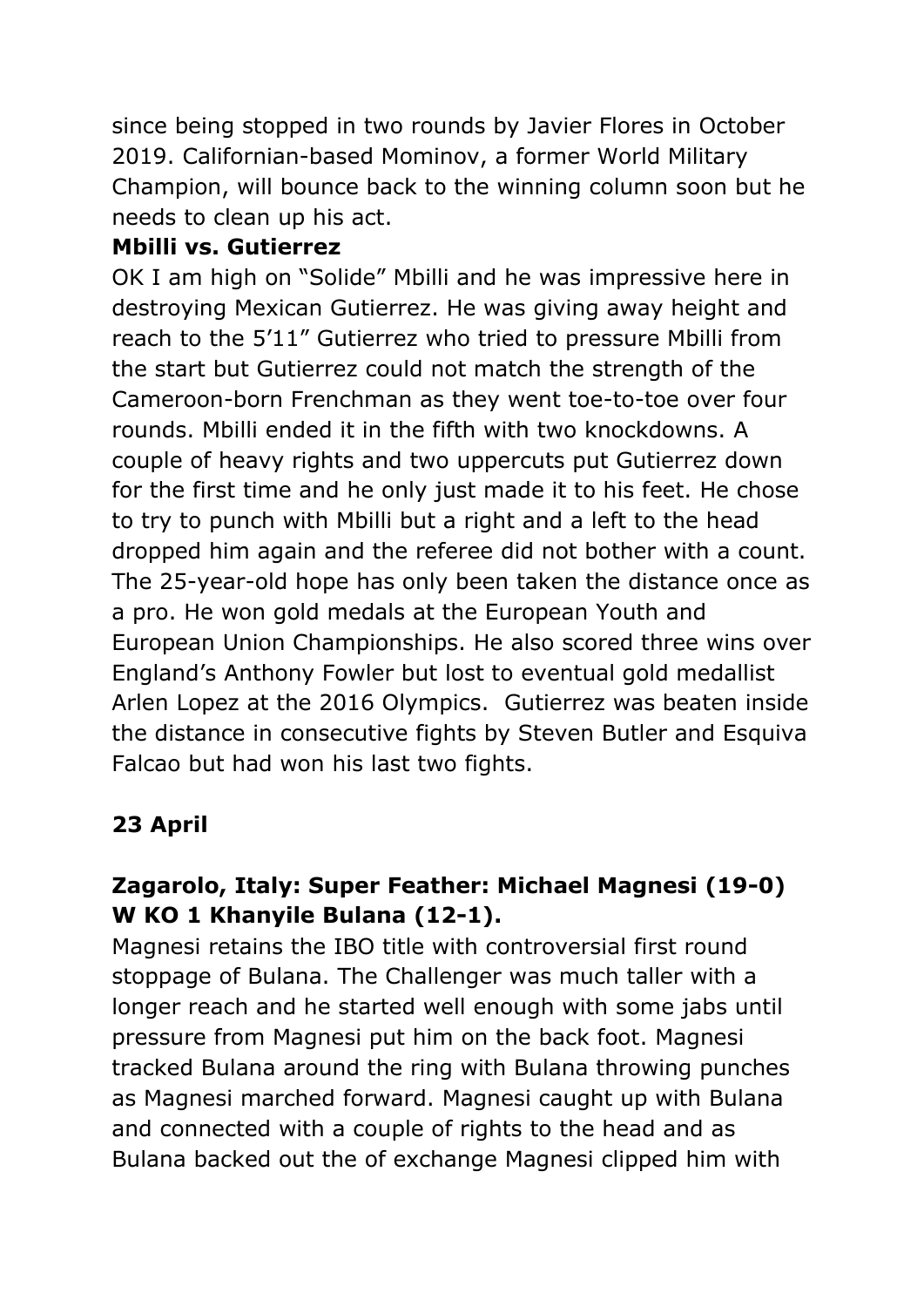another right to the chin. The South African went down on his back but quickly arose to a kneeling position not looking at all distressed and watching the count. He seemed to be at nine but the referee decided he had arisen too late and indicated he had counted Bulana out. There was some confusion with Magnesi going over to Bulana and shrugging his shoulders as if to indicate he did not think the count had been completed but the fight was over. First defence of the IBO title for the 26 year-old "Lone Wolf" and his sixth inside the distance win on the trot. Bulana, the South African No 2, was having his first fight since September 2019. He did not look to have the power to keep Magnesi out but it was an unsatisfactory ending.

# **Barcelona, Spain: Super Light: Sandor Martin (38-2) W PTS 12 Key Prosper (14-2-1). Feather: Andoni Gago (24- 3-4) TEC DRAW 5 Gavin McDonnell (22-2-2). Super Welter: Kevin Lejarraga (32-2) W TKO 7 Jez Smith (12- 3-1). Feather: Bernard Torres (14-0) W KO 2 Anuar Salas (20-9-1).**

#### **Martin vs. Prosper**

Martin remains European champion with unanimous points victory over Prosper in a fight night sold as Spain vs. England. Southpaw Martin had everything going for him skill, speed, accuracy, great defensive moves and experience. Southpaw Prosper exerted plenty of pressure and some less acceptable tactics to try to complicate things for Martin but had very little success. Martin outboxed Prosper over the first two rounds and rocked him in the third. Prosper kept taking the fight to Martin and had some success particularly in the eighth when he was able to make Martin stand and trade. He then undid his work as in quick succession he was deducted a point for low punches and another for hitting to the back of Martin's head although neither deduction looked justified. Sheer aggression landed Prosper a couple of rounds but Martin was masterful in his control of the fight and a good winner. Scores 119-107, 117-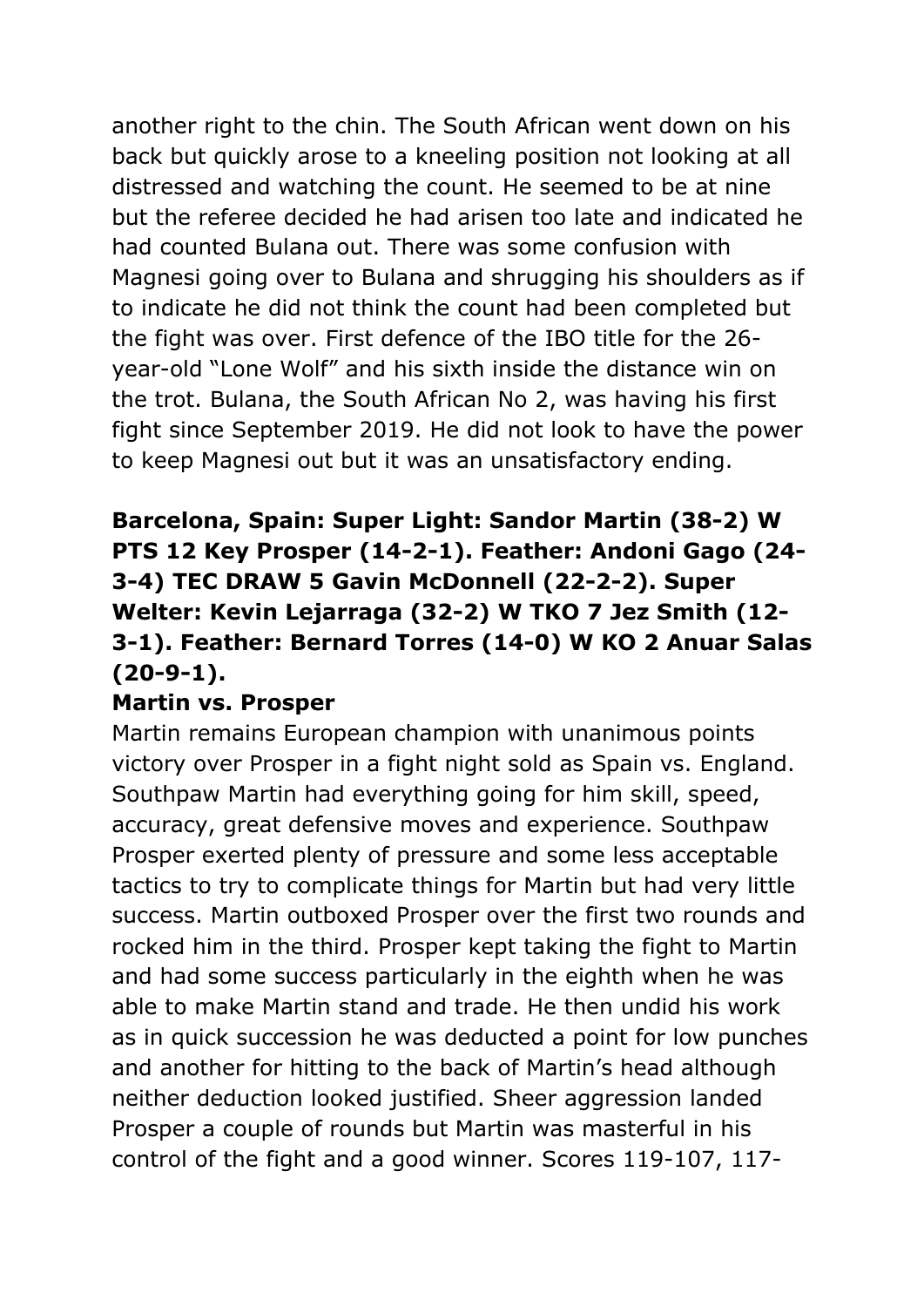109 and 117-110 for Martin. Nine consecutive wins for Martin and a second successful defence of the European title. The only loss he has suffered in his last 24 fights was on points against Antony Yigit in 2017. He is rated No 7 by both the WBA and WBC so like many other super lights he is waiting to see what shakes out from the unification fight next month between Josh Taylor and Juan Carlos Ramirez. For Luton's Prosper (Kayamba Prospere), the English champion, this fight has come too early in his career but at 36 it was a chance he had to take even though he lacked the experience to really threaten Martin. He will go back to domestic fights and rebuild.

#### **Gago vs. McDonnell**

Gago retains the European title with controversial majority technical draw against McDonnell. There was a total contrast in styles here. The much taller McDonnell wanted to box on the outside and the smaller, aggressive Gago was launching lunging attack to force McDonnell to the ropes where he could then work on the Englishman's body. McDonnell emerged from an exchange in the first with a cut over his right eye which the referee ruled as having resulted from a clash of heads but with some protesting it was a punch that did the damage. Gogo attacked constantly if not always accurately hustling McDonnell out of his stride. Gago threw more and landed more with the quality rather than quantity coming from McDonnell. The doctor inspected McDonnell's cut in the fourth round but allowed the fight to continue until the bell and then before there was any action in the fifth the doctor ruled the cut too bad for McDonnell continue with the fifth round being scored 10-1 it went to the judge's cards and they returned scores of 48-48, 48-48 and 50-46 for McDonnell resulting in a majority draw which incensed Spanish sources as they saw Gago as a clear winner and he certainly seemed to have done most of the scoring. Gago was making the first defence of the European title and an 8-0-1 run had seen him rated IBF 6(5)/WBC 14. McDonnell has lost in fights at super bantamweight for both the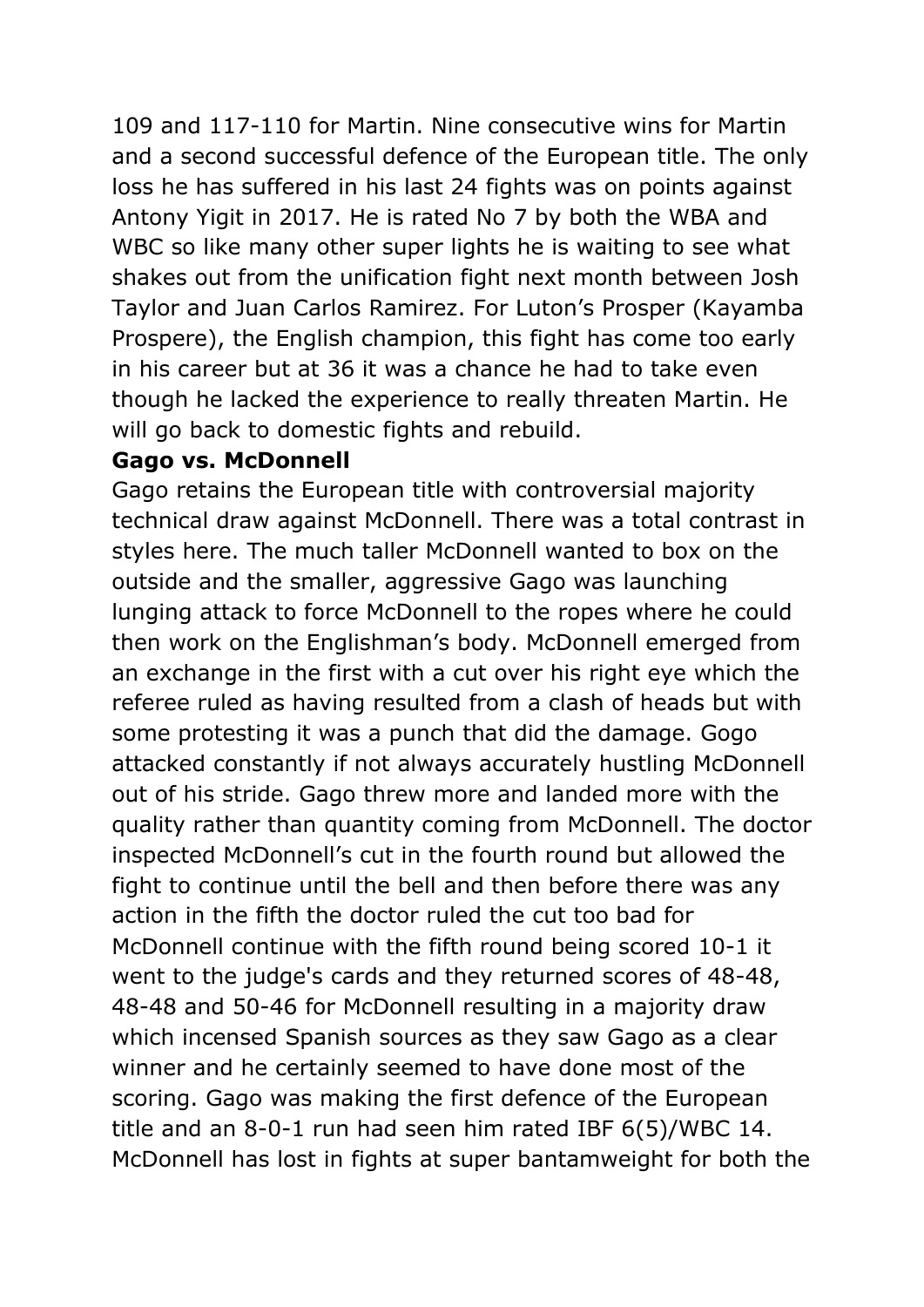vacant WBC title where he dropped a majority decision against Rey Vargas and the WBA title where he was stopped in ten rounds by Daniel Roman. This was his first fight for 16 months. Hopefully there will be a return and normally the champion would want that in his home territory but that did not work out well for Gago here.

#### **Lejarraga vs. Smith**

Lejarraga gets off the canvas twice to stop Smith. Smith boxed well over the first two rounds but was under relentless pressure from the strong Lejarraga. That changed dramatically in the third when a right uppercut from Smith put Lejarraga down heavily. He made it so his feet and managed to survive to the bell although he was now showing a swelling by his right eye. Lejarraga came back strongly in the fourth only to be put down for a second time. Lejarraga had difficulty landing anything of consequence in the fifth due the good defensive work of Smith but the fight changed again in the sixth. A focused body attack from Lejarraga had its effect and Smith was the one visiting the floor. Lejarraga attacked a tiring Smith in the seventh ramming home body punches with Smith doubled over trying to smoother the shots until the referee stopped the fight. The stoppage looked very premature and Smith protested. The Basque "Revolver" gets win No 25 by KO/TKO but this fight illustrated his strength in attack and his weakness in defence which were already evidenced by his two inside the distance losses to David Avanesyan. Smith came very close to an upset here but instead suffers his third inside then distance defeat in his last four contests.

### **Torres vs. Salas**

Norwegian based-born in the Philippines and fighting in Spain but above all successful that's Bernard Angelo Torres. The 24 year-old southpaw registered another win last night in Barcelona. He floored Colombian Anuar Salas with a right in the first round and staggered him badly with another punch in the second and the referee stopped the fight to save Salas from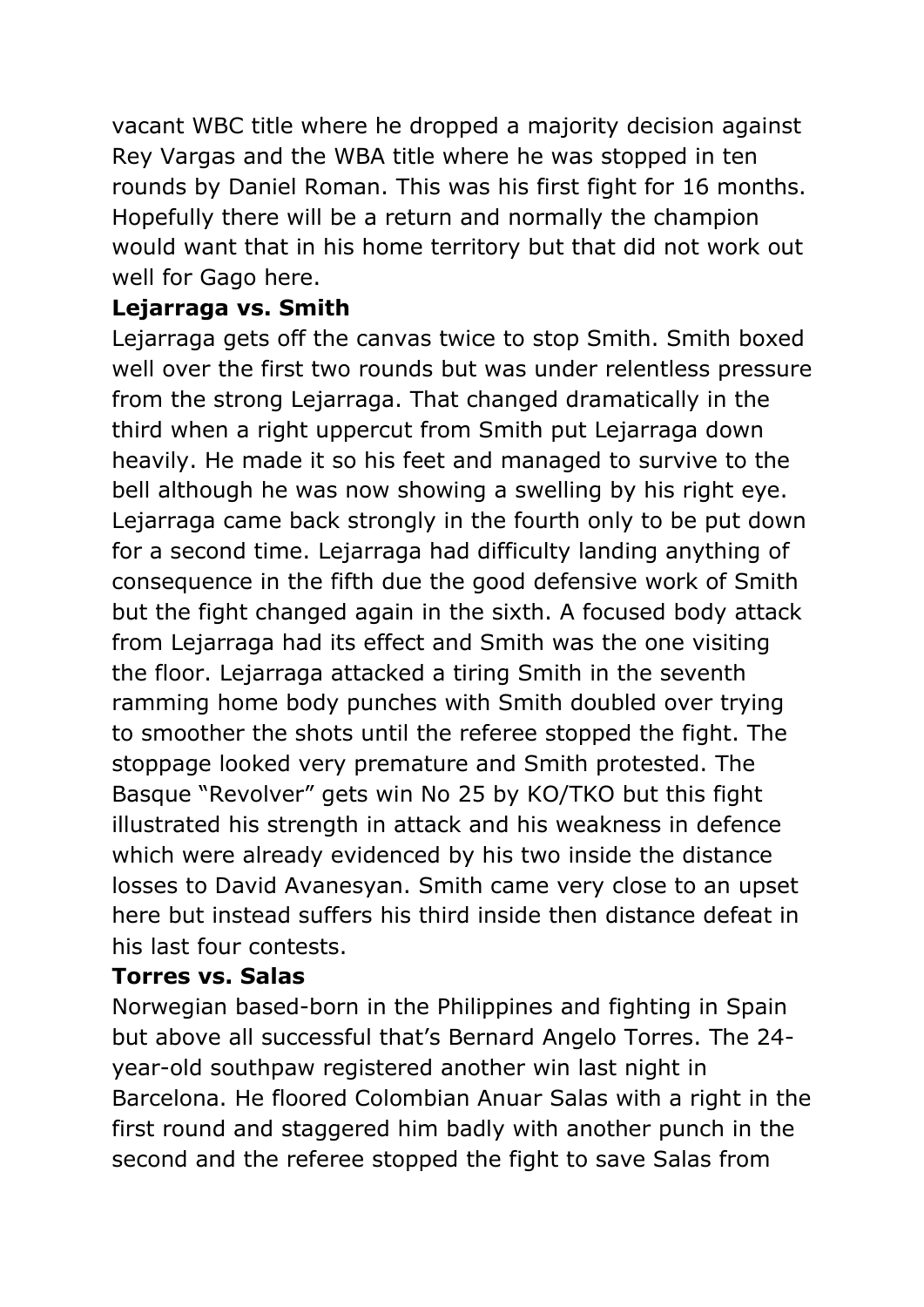further punishment. Promoted by Sergio "Maravilla Martinez" Torres is now 14-0 with 6 wins by KO/TKO. Salas is now 20-9-1 with 4 losses by KO/TKO.

#### **Canberra, Australia: Feather: Brock Jarvis (19-0) W TKO 6 Nort Beauchamp (18-4). Middle: Issac Hardman (9-0) W RTD 7 Mark Lucas (10-3). Super Feather: TC Priestley (4-4) W RTD 9 Ben Dencio (8-4). Jarvis vs. Beauchamp**

Jarvis makes it nineteen wins with stoppage of Beauchamp. Initially Jarvis looked to box at distance but as Beauchamp kept marching forward Jarvis decided to get down in the trenches with him in a competitive opening round. Jarvis scored with some savage rights and lefts in the second but they just bounced off Beauchamp who did not seem to possess a reverse gear. Beauchamp had some success as they fought inside in the third but was being hurt by body punches from Jarvis. Beauchamp managed to pin Jarvis to the ropes at the start of the fourth but by the end of the round Jarvis landed so many devastating shots it was a wonder Beauchamp was still on his feet. Jarvis upped his pace in the fifth again scoring heavily to the body with Beauchamp just hanging in the fight and no more. Jarvis continued to bombard Beauchamp with punches in the sixth shaking off Beauchamp's desperate attempts to hold until the referee came in and stopped the fight despite vigorous protests from Beauchamp. The Jeff Fenech-trained Jarvis, 23, has to be one of the best prospects in Australia but he now needs to step up to a higher class of opponent. He was defending his WBO Global title and collected the vacant IBF Pan Pacific title in this fight. Seventeen of his nineteen wins have come by KO/TKO. Thai-born New Zealander Beauchamp has never been knocked down as an amateur or a pro and you could see why in the way he absorbed everything Jarvis threw at him but this is his second loss on the bounce. **Hardman vs. Lucas**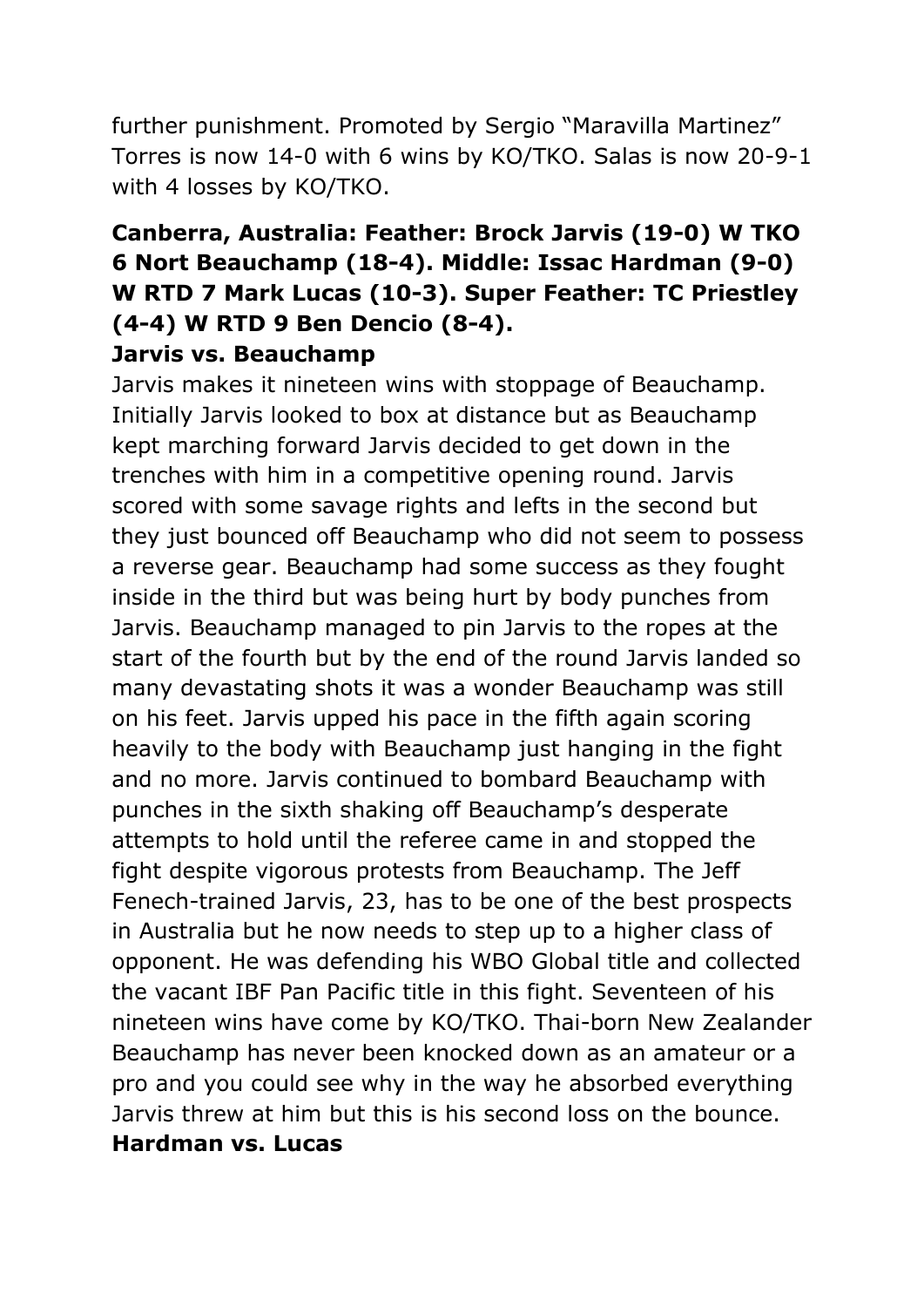Former MMA fighter Hardman stops Lucas in Australian title defence. Lucas was making the fight early as both landed some strong punches. Lucas kept pressing over the third and fourth but Hardman was boxing well and countering Lucas as he surged forward. It was still a close fight in the fifth but a clash of heads opened a cut over the left eye of Lucas. They both scored well in the sixth but the superior power of Hardman was obvious in the seventh as he handed out severe punishment to a fading Lucas and at the end of the round his corner pulled him out of the fight. The 24-year-old "The Headsplitter" from Brisbane has seven victories by KO/TKO. He won the national title with a majority verdict over more experienced Tej Pratap Singh in December and was also defending the IBF Australasian and WBO Oriental titles. First inside the distance defeat for Lucas who had outpointed former IBO champion Renald Quinlan in his last fight in October 2019.

#### **Priestley vs. Dencio**

Former Australian champion Priestley regains the title with second win over Dencio. This one was hard fought all the way. Each had good spells. Dencio was cut over his left eye in the second but it was not a factor in the fight. Not a great deal of skill but plenty of interchanges of heavy punches. The fight was posed to go either way after eight but Priestley broke though in the ninth. He staggered Dencio with a right and put him down with another right. Dencio managed to make it to his feet but after the referee gave him a cautionary look he decided Dencio was finished and stopped the fight. Priestley had stopped Dencio in seven rounds to win the vacant Australian title in April 2019 but never defended the title and it was declared vacant. Now 3 losses in his last 4 fights for local fighter Dencio

# **Cordoba, Argentina: Super Welter: Diego Ramirez (23-4- 1) W PTS 10 Maico Sommariva (9-3). Super Welter: Alejandro Silva (15-0-1) W TKO 4 Jonathan Wilson (18- 5-1).**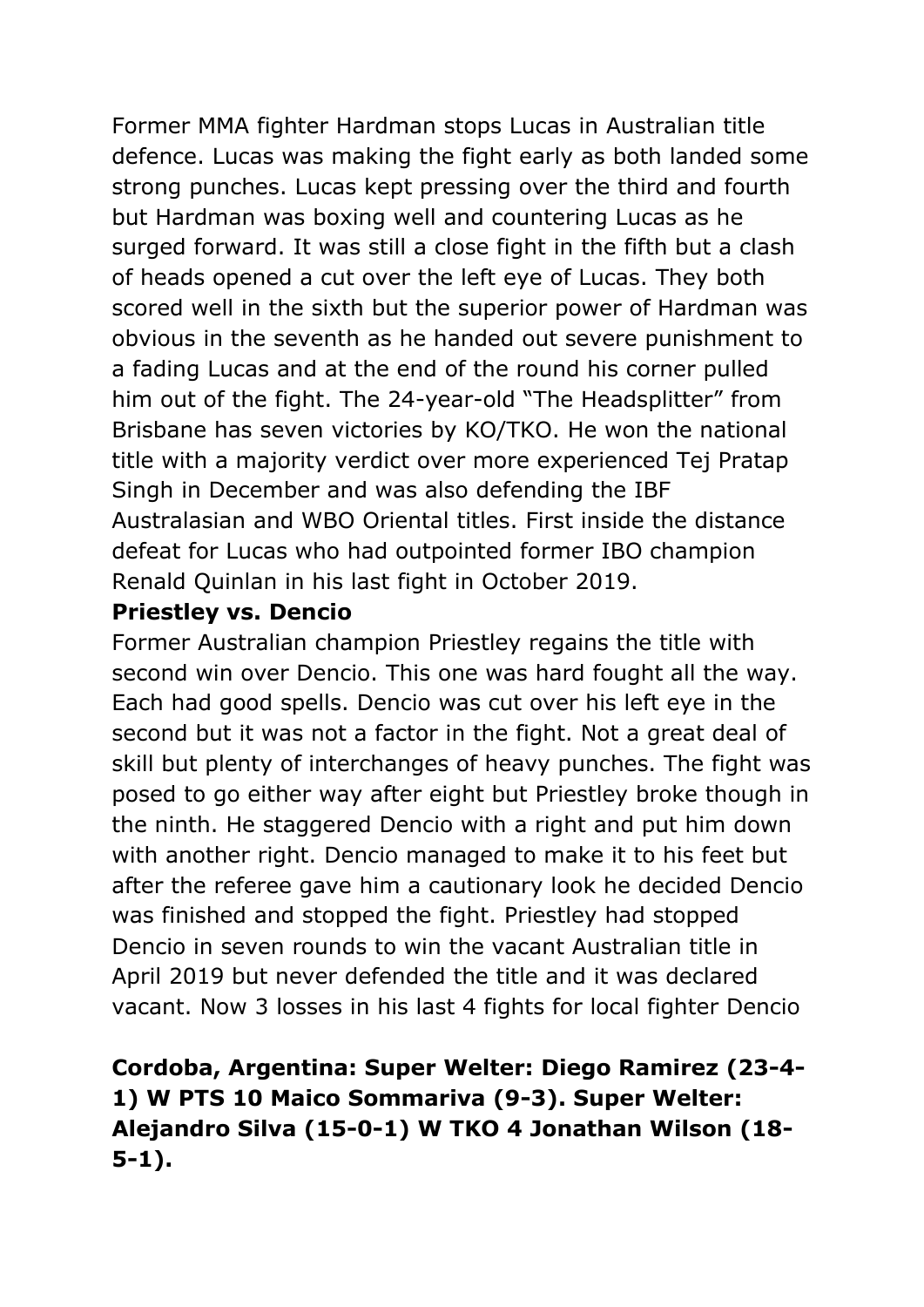#### **Ramirez vs. Sommariva**

Ramirez moves through to the final of the Super Welter Super 8 tournament with split decision over Sommariva. This one was close until Sommariva faded late. Sommariva, the local fighter, made the better start putting Ramirez under pressure with Ramirez taking time to settle. As the fight developed the cleaner work, greater accuracy and extensive experience of Ramirez proved crucial and he staged a strong finish to take the split verdict. Scores of 97-93 ½ and 97-95 ½ to Ramirez and 97-95 ½ for Sommariva. Ramirez's biggest victory was his second round stoppage of 28-2 Bradley Skeete in 2018 but consecutive defeats against Maximiliano Veron and Custio Clayton knocked him back and he only got through to the semi-final of the Super 8 on a technicality after drawing with Nicolas Palacios in the quarter finals. Sommariva had never been in a ten round fight before and that caught up with him late in this fight.

#### **Silva vs. Wilson**

Silva retains the Argentinian title and advances to the final of the Superb 8 tournament with stoppage of Sanchez. Outstanding performance from Silva as he was in charge from the start and floored Wilson in both the third and fourth rounds to force the stoppage. A savage left hook floored Wilson in the third and it was a series of punches that put him on the floor in the fourth. "The Raven" has now won his last 13 fights and will go on to face Ramirez in the final of the Tournament named The Miguel Angel Castellini Cup after the late WBA light middleweight champion who was a victim of COVID-19 last October. Silva won his quarter final when his opponent Gabriel Diaz was disqualified after biting a chunk out of Silva''s arm. Wilson had won 6 out of his last 7 going into this fight and was making his second unsuccessful challenge for the Argentinian title.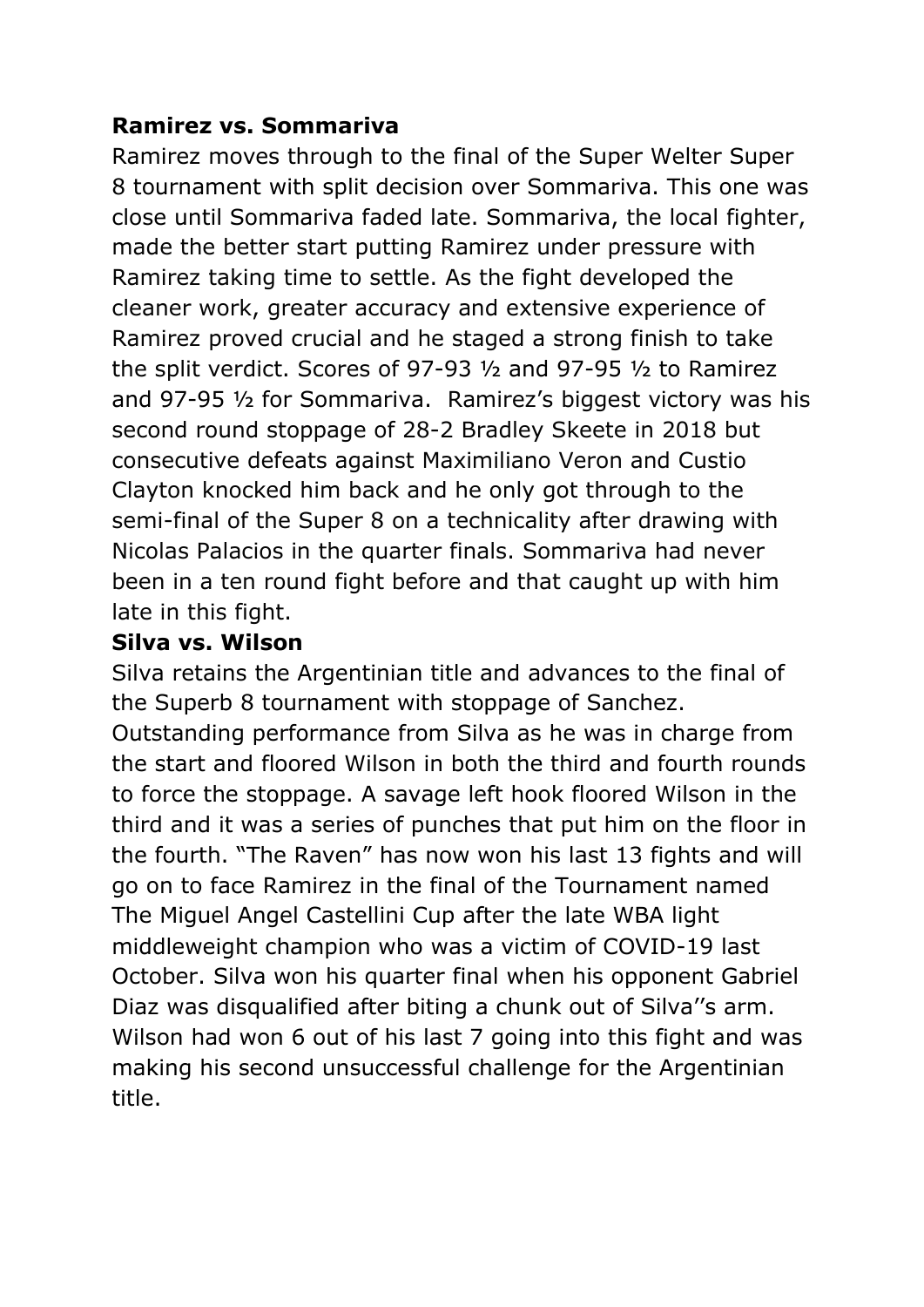# **Vancouver, Canada: Cruiser: Ryan Rozicki (13-0) W TKO 6 Sylvera Louis (8-7). Moe Zawadi (1-0) W TKO 1 Olivier Tshitumba (1-1).**

# **Rozicki vs. Louis**

Rozicki gets another inside the distance win as he stops Louis in the sixth round. The 6'2", 26-year-old from Nova Scotia has won all of his 13 fights by KO/TKO. Louis, 38, came in as a late substitute and now 5 of his 7 losses have come by KO/TKO.

#### **Zawadi vs. Tshitumba**

Canadian prospect Zawadi has his first pro fight and stops Tshitumba in the opening round. The 19-year-old from Ontario was Canadian Junior champion in 2017, Youth champion in 2018 and 2019 and won gold at the Canadian Winter Games so one to follow. Congolese boxer Tshitumba was having his first fight for four years.

### **Gdansk, Poland: Cruiser: Youri Kayembre Kalenga (26-6) W KO 9 Michal Plesnik (9-5).**

Former interim WBA champion Kalenga dismantles Plesnik before ending things in the ninth. Kalenga's timing was out but he was too strong for the Slovakian. Kalenga was credited with a dubious knockdown in the second but head punches caused two genuine knockdowns in the fourth and at the end of that round he was 40-33 up on the three cards. Plesnik did well to stay in the fight but by the end of the eighth he had tired badly. A well-timed left hook put Plesnik down in the ninth and the referee saw no need for a count. Kalenga wins the vacant WBC Francophone title with his nineteenth quick win. He is calling out WBC champion and fellow-DRC fighter Ilunga Makabu but is currently No 13 in their ratings and over the past five years has lost important fights against Denis Lebedev, Yuniel Dorticos, Kevin Lerena, Mateusz Masternak and Michal Cieslak so a win over Plesnik won't make much of an impression. First inside the distance defeat for Plesnik who was way out of his league here.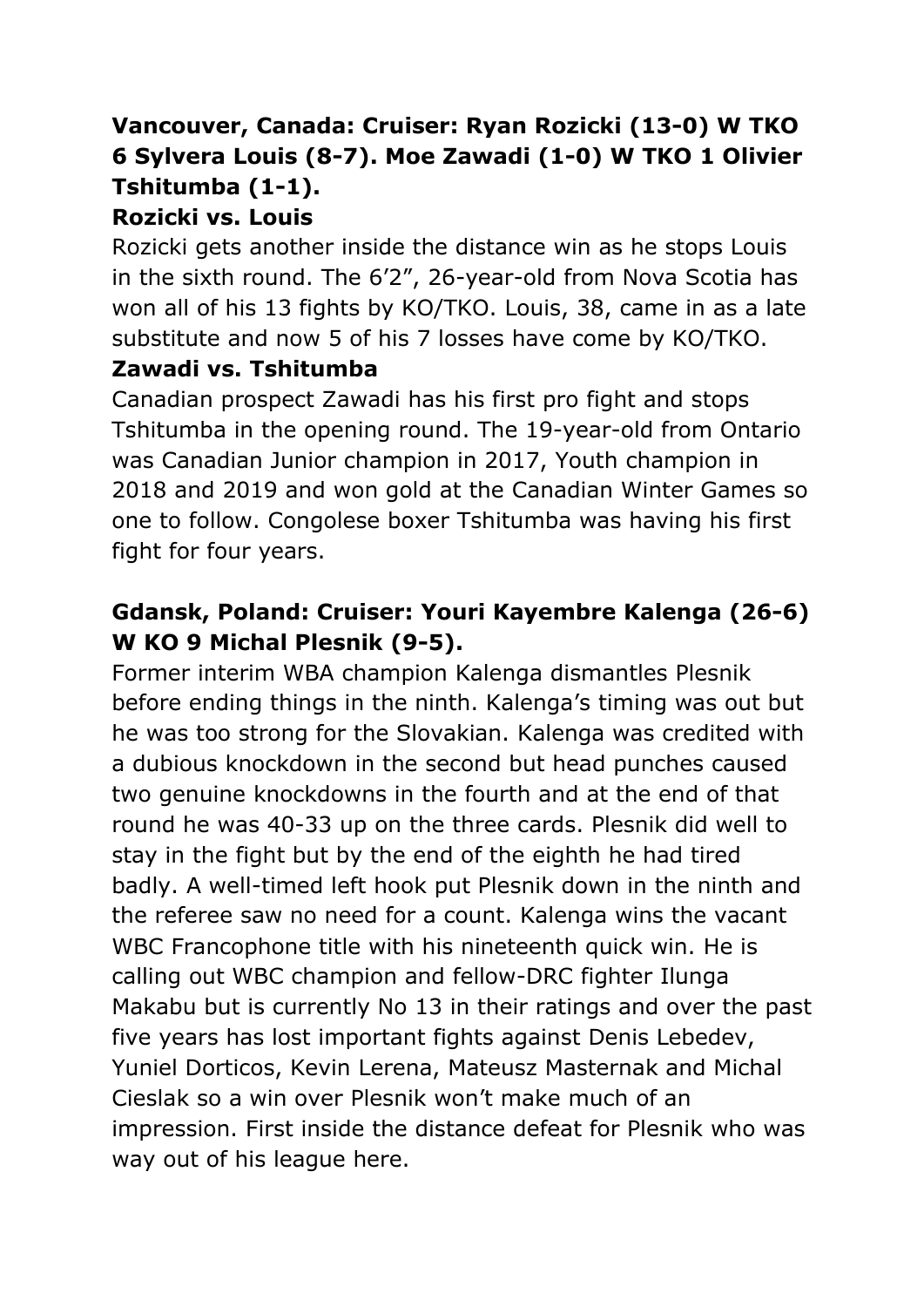## **Belgrade, Serbia: Super Middle: Sergei Gorokhov (11-2- 2) W TKO 10 Marko Nikolic (27-1).**

Very much an upset as unsung Russian Gorokhov stops Nikolic in the last round to snap the Serbian's 27-bout winning run. Gorokhov connected with some eye-catching punches putting Nikolic in trouble early. Nikolic fought back hard from the third using his height and reach to outbox and outpunch Gorokhov and by the end of the ninth the local hero looked to have built a winning lead. Knowing he was losing Gorokhov launched a fierce attack and landed a succession of clubbing punches which had Nikolic stumbling and staggering and the referee stopped the fight with just 32 seconds remaining in the contest. After a poor start to his career the 31-year-old Gorokhov had put together a little unbeaten run of five wins and two draws but there was nothing to say he should have been a problem for Nikolic. He wins the vacant WBC International Silver title the first title of his career. Fireman Nikolic has been very carefully matched but they made a mistake this time.

### **24 April**

#### **London. England: Middle: Felix Cash (14-0) W TKO 3 Denzel Bentley (14-1-1). Light Heavy: Callum Johnson (19-1) W TKO 2 Emil Markic (32-3). Cash vs. Bentley**

Cash stops Bentley in three rounds to unite the Commonwealth and British titles. A frantic start saw Bentley letting his fists fly but then be badly staggered by a right from Cash. Bentley recovered and showed some silky skills but was rocked a couple more times by Cash and who continued to hunt Bentley to the bell. There was plenty of movement and plenty of jabs from Bentley in the second but Cash continued to walk him down. Bentley boxed well and managed to avoid trouble but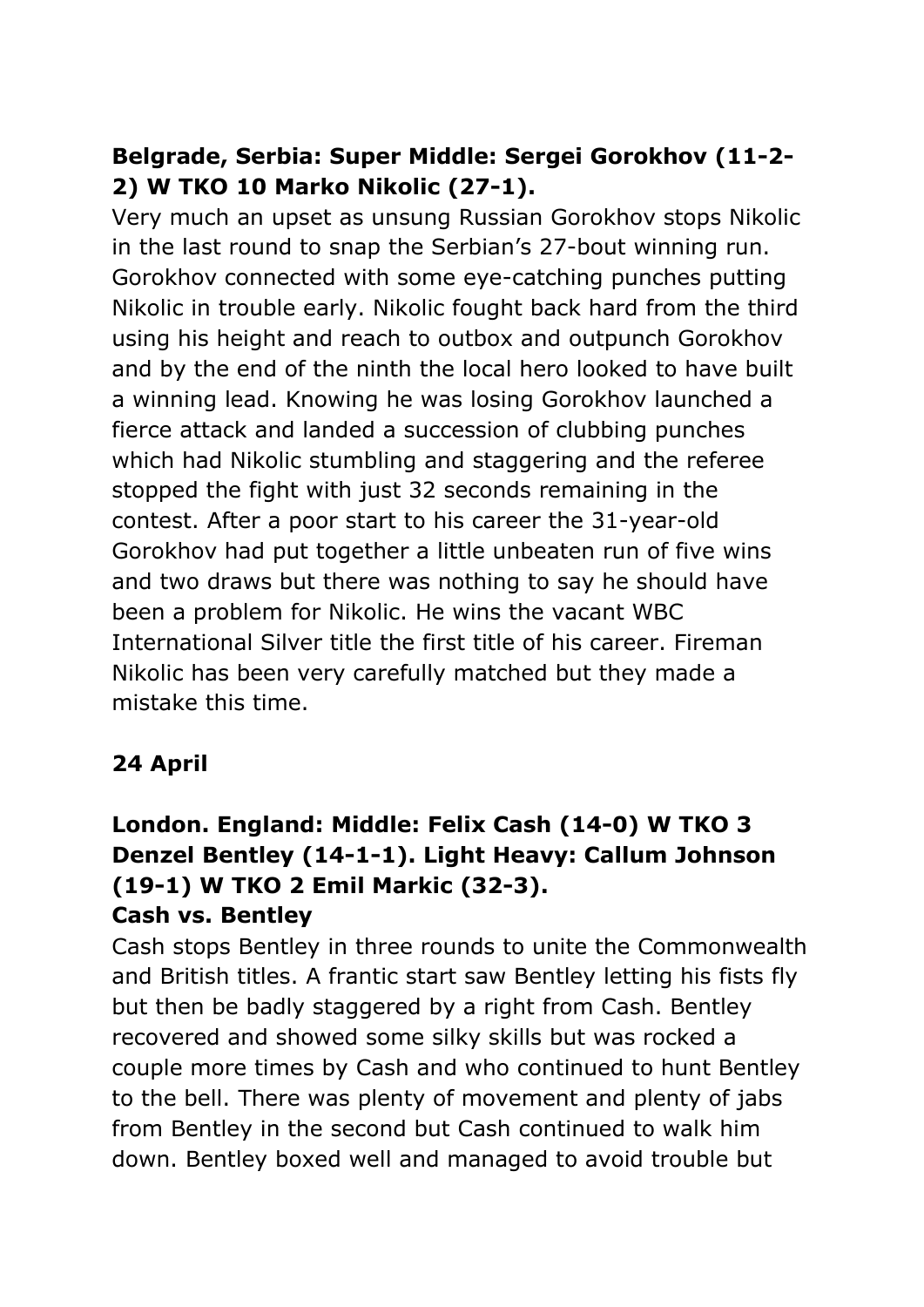Cash looked dangerous with his overhand rights particularly as Bentley persistently held his left hand low. Cash caught up with Bentley in the third. He forced Bentley to the ropes and then connected with a series of head punches that had Bentley slumping and helpless and the referee made a good stoppage. Cash retains the Commonwealth title and takes Bentley's British title with his tenth and most impressive win. Bentley had drawn with and then stopped Mark Heffron in 2020 and was No 9 with the WBO but he lacked the punch to keep Cash out and paid the price for that and a too casual defence.

#### **Johnson vs. Markic**

Johnson overwhelms Markic and batters him to defeat in two rounds. Johnson immediately jumped on Markic forcing him to the ropes and showered him with hooks to the body. Markic managed to get off the ropes but Johnson continued to find the target with hooks. Johnson was rolling forward when a right from Markic saw Johnson sag at the knees and almost go down. He staggered back and Markic went after him throwing punches but Johnson recovered and soon had Markic trapped on the ropes again and under fire. Markic boxed well at the start of the second but Johnson quickly took control and had Markic pinned against the ropes and landed a series of lefts to the head until Markic slumped to the floor and the referee stopped the fight. First fight for Johnson since beating Sean Monaghan in three rounds in February 2019 but obviously no sign of rust. His only loss is a fourth round kayo by Artur Beterbiev for the IBF title in October 2018. The long period out has seen him drop in the ratings and miss a chance to fight for the European title so he will want to keep active with fellow-Brits Lyndon Arthur, Anthony Yarde, Joshua Buatsi, Craig Richards and MTK Global tournament winner Ricards Bolotniks all rated. Bosnian Markic, 38, was rated No 15 by the WBO but he could not cope with the power and aggression of Johnson and he was not rated in the top 15 in the EBU ratings.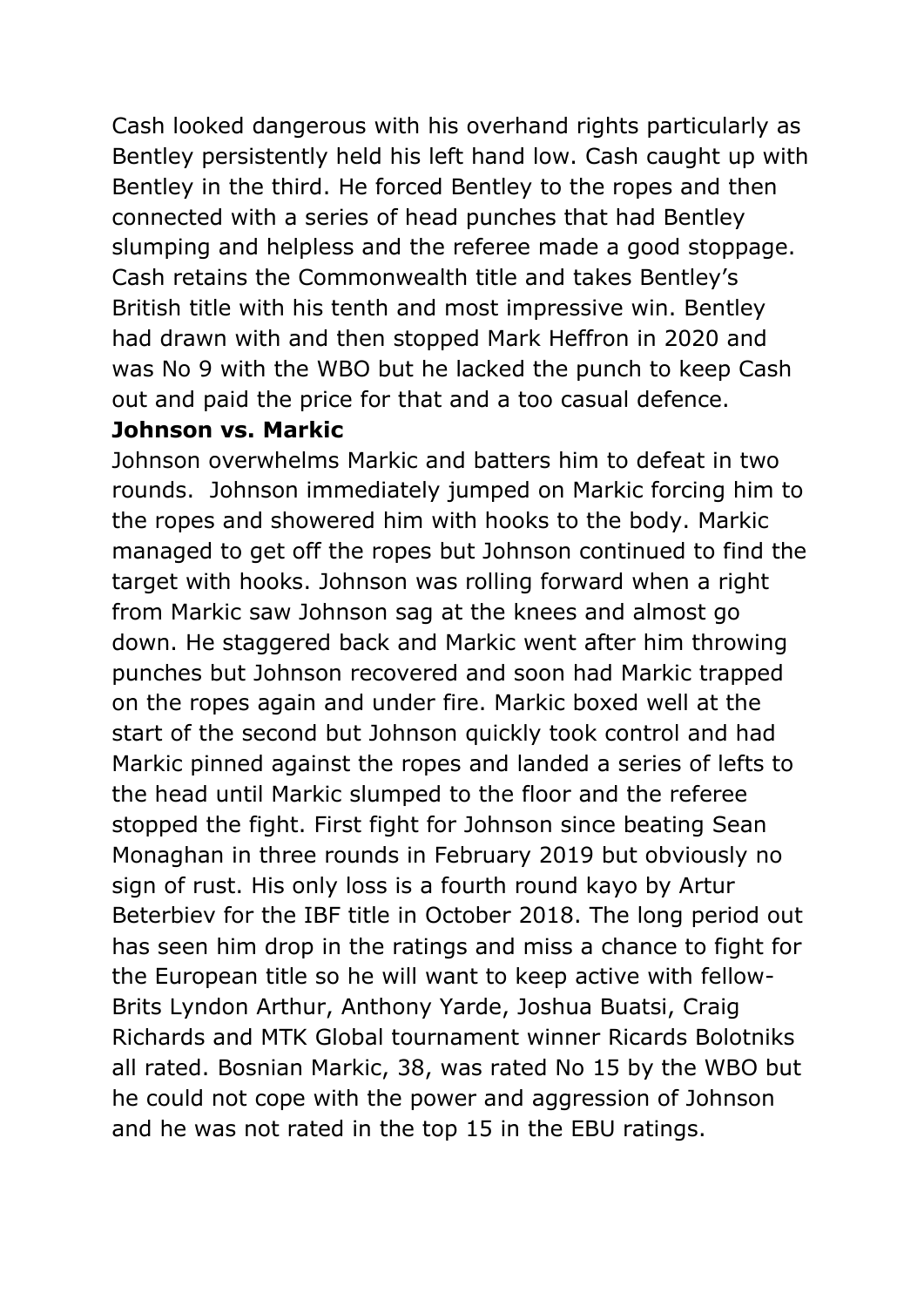**Gqeberha, South Africa: Fly: Jackson Chauke (20-1-1) W PTS 12 Luyanda Ntwanambi (7-1-1). Super Fly: Yanga Sigqibo (15-1-1) W PTS 12 Jerald Paclar (15-5-3). Light Fly: Sivenathi Nontshinga (10-0) W PTS 10 Christian Araneta (19-2). Feather: Lerato Dlamini (15-1) W PTS 10 Hassam Milanzi (9-0-1).**

#### **Chauke vs. Ntwanambi**

Chauke takes a majority verdict over Ntwanambi to retain the South African title and get his hands on the WBO Global title. Ntwanambi defied his lack of experience to run Chauke very close and survived a knockdown to be fighting hard to the last bell. Scores 116-111 and 115-112 for Chauke and 114-114.Ten wins in a row now for 35-year-old Chauke. After twelve years as a pro Chauke will be hoping to get a shot at champion Junto Nakatani although he was rated No 13 and Ntwanambi was unrated before this fight. Ntwanambi was having his first fight since September 2019.

#### **Sigqibo vs. Paclar**

Sigqibo holds on to the WBO Inter-Continental belt as he finishes in front on all three cards. Paclar gave Sigqibo a tough fight getting past the extended reach of the South African and applying persistent pressure. Sigqibo was on the canvas three times but two were slips and the other came from a punch to the back of Sigqibo's head so none of them counted. The South African boxed cleverly against the aggressive Filipino and just deserved his victory but the fight was closer than the scores made it look as Sigqibo won on tallies of 116-112 twice and 116-113. It is now twelve wins on the trot for Sigqibo and his third successful defence of the WBO Inter-Continental title. He is No 4 in the WBO ratings and with the WBC tournament sweeping up No 1 Srisaket and No 3 Roman Gonzalez Sigqibo might even get a call to challenge champion Kazuto Ioka. Paclar was having his fight for seventeen months and was unbeaten in eight before this fight.

#### **Nontshinga vs. Araneta**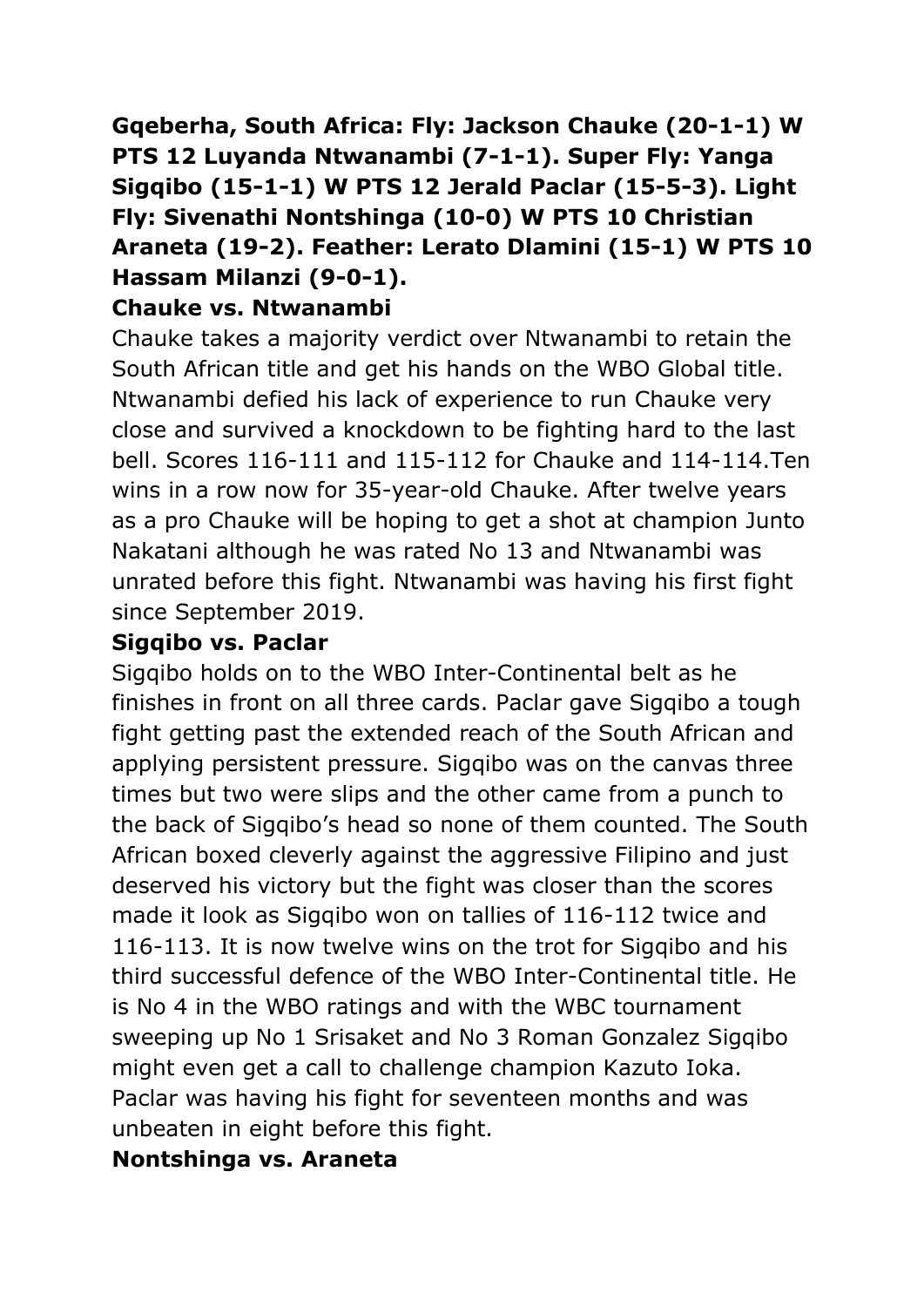Nontshinga survives a late knockdown to win a close unanimous verdict over Filipino Araneta. Both are reputed punchers but instead of a slugging match both showed they could box and the fight was interesting rather than exciting. There was never much of a gap between them and it looked as though a knockdown scored by southpaw Araneta in the twelfth might get him the win but the judges saw Nontshinga as the victor. Scores 114-113 twice and 115-112 for Nontshinga. The South African "Special One" at 4'11" always has to find a way to overcome that handicap. He was No 3 with the IBF with the first two spots vacant and this win over No 4 rated Araneta clears the way to make him mandatory challenger to champion Felix Alvarado. Araneta's only other loss was a retirement after four rounds against Mexican Daniel Valladares in 2019 but he rebounded with two wins in 2020.

#### **Dlamini vs. Milanzi**

Dlamini returns with a win as he outpoints Zimbabwean Milanzi. The WBC No 3 holds the WBC Silver title which he won in Jeddah in July 2019 by outclassing 15-0 Filipino David Penalosa so will be hoping to get a title shot sometime this year or early next. He took a unanimous decision here and after losing his first pro fight has run up 15 consecutive victories. Milanzi had been inactive for 19 months.

#### **Hamburg, Germany: Light: Artem Harutyunyan (10-0) W PTS 12 Vladyslav Melnyk (13-4). Heavy: Senad Gashi (21-3) W KO 3 Dominic Vial (6-1). Harutyunyan vs. Melnyk**

Harutyunyan collects the WBA International title with very narrow split decision over Melnyk. This was Harutyunyan's first fight for fifteen months and it showed as Melnyk went ahead over the early action. Harutyunyan fought his way back into contention over the middle rounds but seemed to fade late and looked a lucky winner. Scores 115-113 and 115-114 for Harutyunyan and 115-113 for Melnyk. The 30-year-old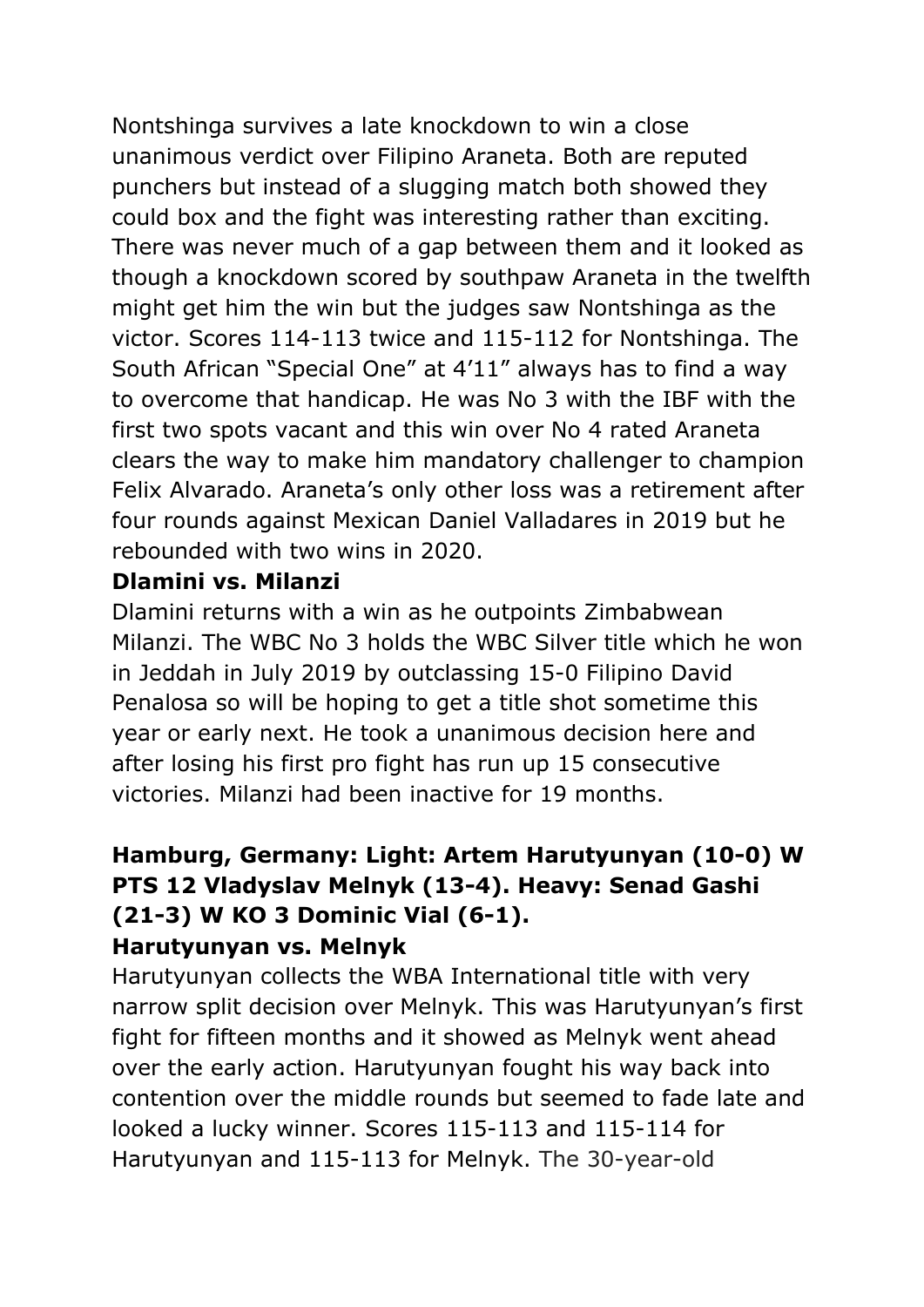Armenian-born German won a bronze medal in Rio. He had broken his hand twice in training and had moved down to lightweight so there were some excuses for his indifferent performance. Melnyk was a substitute for a substitute. The 22 year-old Ukrainian has kept busy with this his fifth fight in the last nine months. He is now 2-3 in those fights but deserved at least a draw in this one.

#### **Gashi vs. Vial**

Gashi registers yet another inside the distance win as he hammers overmatched Vial. Gashi had no problem getting through the longer reach of Vial of the 6" taller Vial and Vial's 310lbs was more of as handicap than a help to him. Gash regularly connected with rights to the head until Vial fell in the third and with his girth there was no way he was going to get up. The Kosovon-born German was carefully guided to a 17-1 record but consecutive losses against Carlos Takam (TKO 7) and Dereck Chisora (wide points) marked his ceiling. This is his fourth inside the distance victory since his loss to Chisora with all 21 wins coming by KO/TKO. Vial had won his last five fights on stoppages all against opposition with negative records.

# **Ginowan, Okinawa: Bantam: Ryosuke Nishida (4-0) W PTS 12 Daigo Higa (17-2-1).**

Newcomer Nishida breaks through in a big way with wide unanimous decision over former WBC flyweight champion Higa to win the WBO Asia Pacific title. Nishida was just too big for Higa. He was coming down from super bantam and Higa was coming up from flyweight and Nishida had a much longer reach and was 4" taller. Nishida used his southpaw jab to control the action over the opening three rounds. Higa, fighting in front of his own fans, managed to get inside over the fourth and fifth but Nishida matched him there. All of Higa's wins have come inside the distance but he did not have the same power in this division and Nishida boxed coolly and continually scored with accurate counters never letting Higa get a toe-hold in the fight.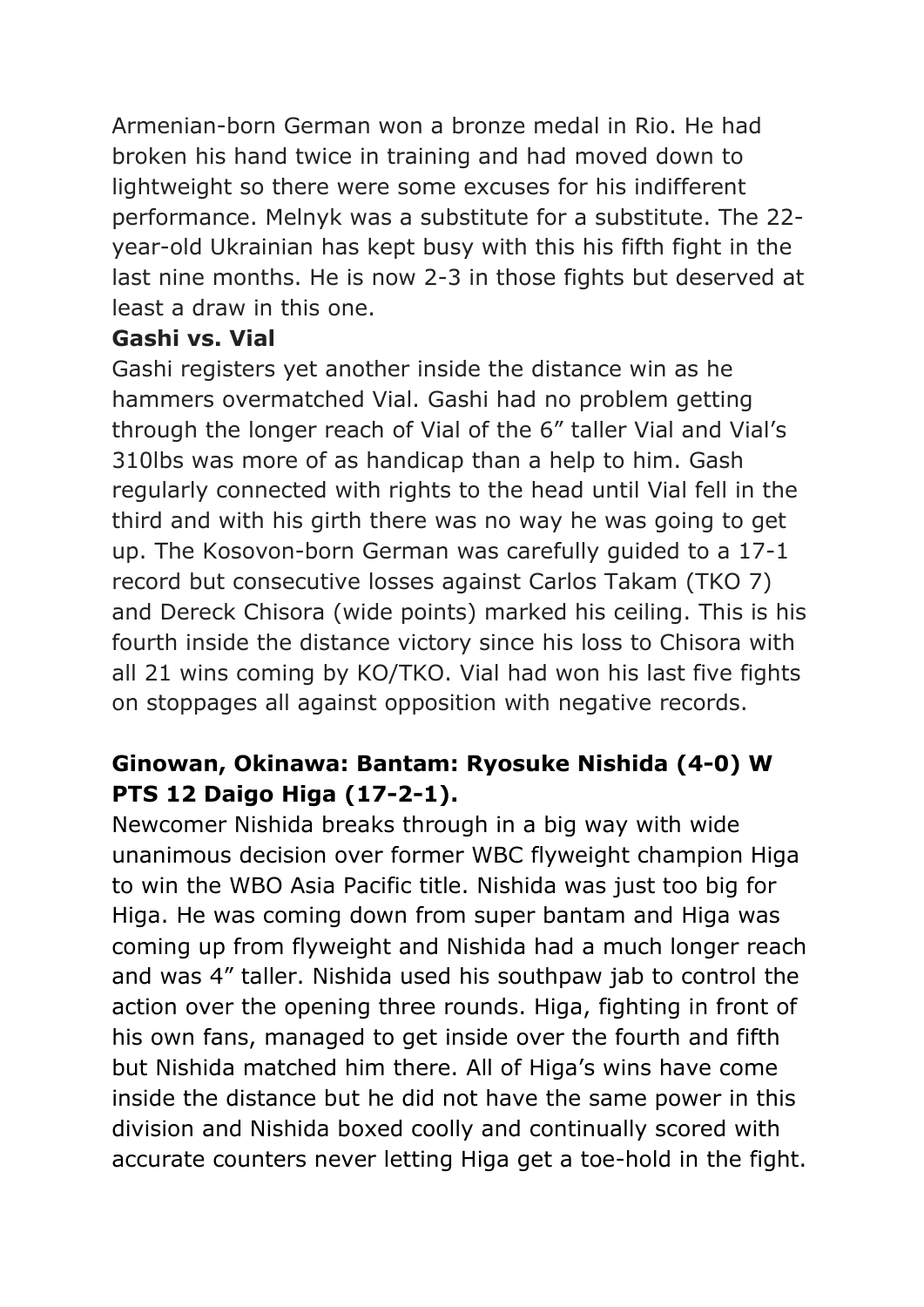Scores 117-111 twice and 118-110 for Nishida. In his last fight Nishida, 24, had outpointed former WBO bantamweight title challenger Shohei Omori so a meteoric rise as he will now be looking to crash the world ratings. Higa fell from grace when he failed to make the weight for a defence of the WBC title in 2018. The fight went ahead and Cristofer Rosales stopped Higa to become the new champion. Higa was suspended by the Japanese Board with the suspension ending in October 2019 but Higa had failed to impress in going 2-0-1 since then.

#### **Culiacan, Mexico: Super Light: Erik Leon (14-1-1) W TKO 5 Adalberto Moreno (12-4). Leon vs. Moreno**

Power showing from Leon as he stops Moreno in the fifth round. Leon's only loss had been on points so he was not about to leave this one to the judges. Moreno was not one to take a step back and he paid for that as he tried to match Leon punch for punch. Leon scored three knockdown before ending it in the fifth round. As they traded punches a booming left cross dropped Moreno flat on his back and his corner immediately threw in the towel. Thirteenth inside the distance win for the tall, 27-year-old Venezuelan. He is now 2-1-1 in 4 fights in Mexico. Naturally being Venezuelan his record back there was rubbish with his twelve victims having combined record of 11- 90. Moreno just a 4 and 6 round prelim fighter but he had scored more wins than all eleven of Leon's opponent in Venezuela combined.

### **Hermosillo, Mexico: Feather: Bryan Acosta (15-0,1ND) W PTS 10 Diego Andrade Jr (12-4-2).**

Neighbourhood fighter Acosta continues his unbeaten run with a unanimous points win over Diego Andrade. Score 97-93 twice and 98-92 for Acosta. Second win this year for the 22-year-old "Latino" who holds the WBC Fecarbox title. Andrade was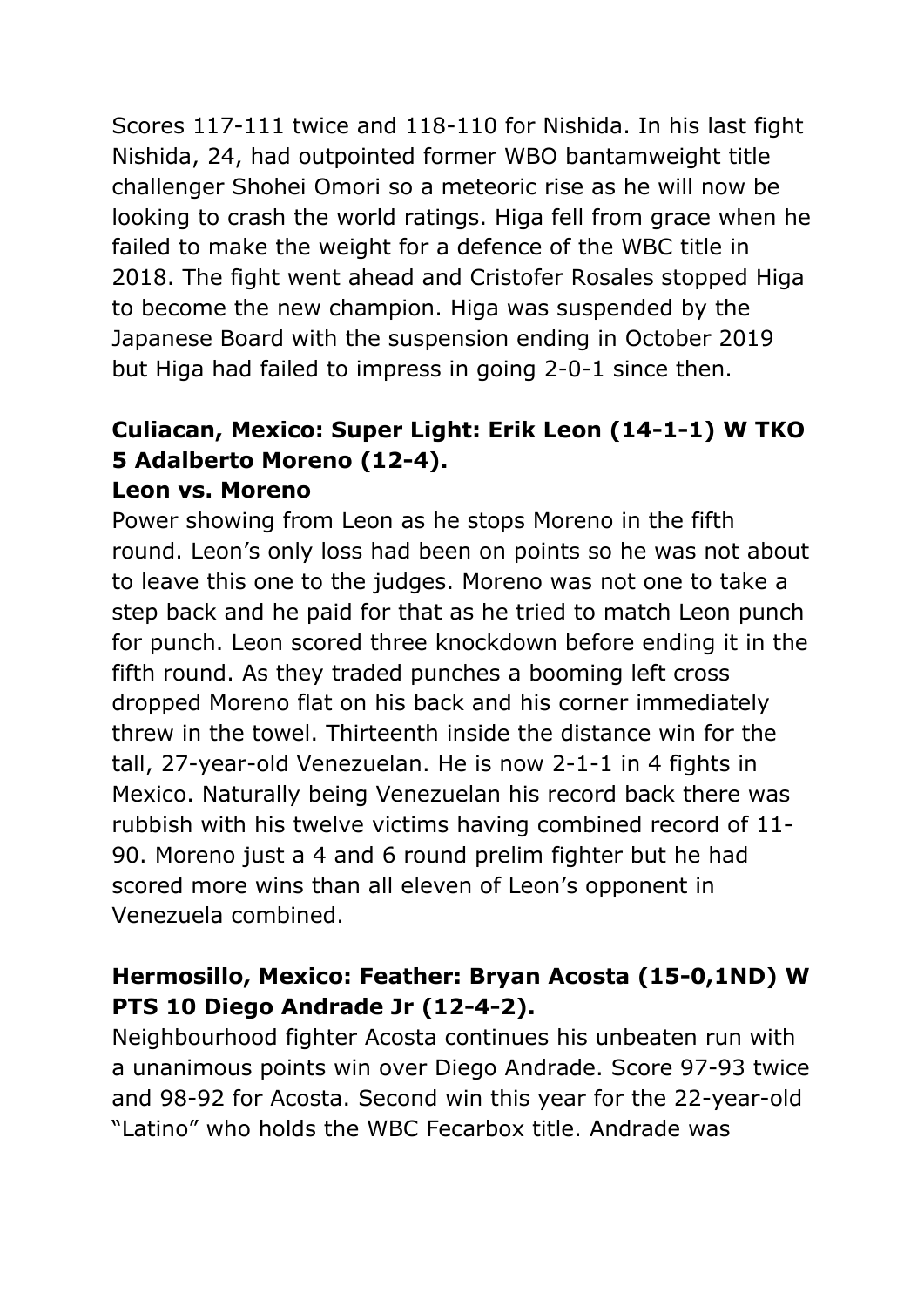coming off an important win over 29-1-2 Jorge Lara in December.

# **Bangkok, Thailand: Light Heavy: Teerachai (45-1 W RTD 6 Sirimongkhol (97-5).**

Teerachai retains the WBA Asia title with win over fellow-Thai Sirimongkhol. Teerachai, 29 was just too young (relatively) for super veteran Sirimongkhol, 43, who used his vast experience to compete until retiring with a shoulder injury after the sixth round. Teerachai was knocked out in eight rounds by Lucas Matthysse in a fight for the secondary WBA welterweight title in 2018. Sirimongkhol was WBC bantamweight at super featherweight ages ago.

**Fight of the week** (Significance): Emanuel Navarrete vs. Christopher Diaz

**Fight of the week** (Entertainment): Navarrete vs. Diaz gets the nod with a honourable mention to the battle between Jermaine Ortiz and Joseph Adorno

**Fighter of the week**: Navarrete as he again shows he has the power to crush the best with an honourable mention to Kenshiro Teraji for his eighth title defence

**Punch of the week**: The left hook from Erik Leon that flattened Adalberto Moreno was impressive

**Upset of the week**: Ryosuke Nishida (3-0) beating former world flyweight titlist Daigo Higa has to count as an upset.

**Prospect watch**: Lightweight Frank Martin 13-0 is progressing well.

### **Observations**

It is amazing how Emanuel Navarrete makes so many mistakes and has so many faults and yet it all work for him. I wonder what it must be like to train a fighter who breaks all of the rules on how to box.